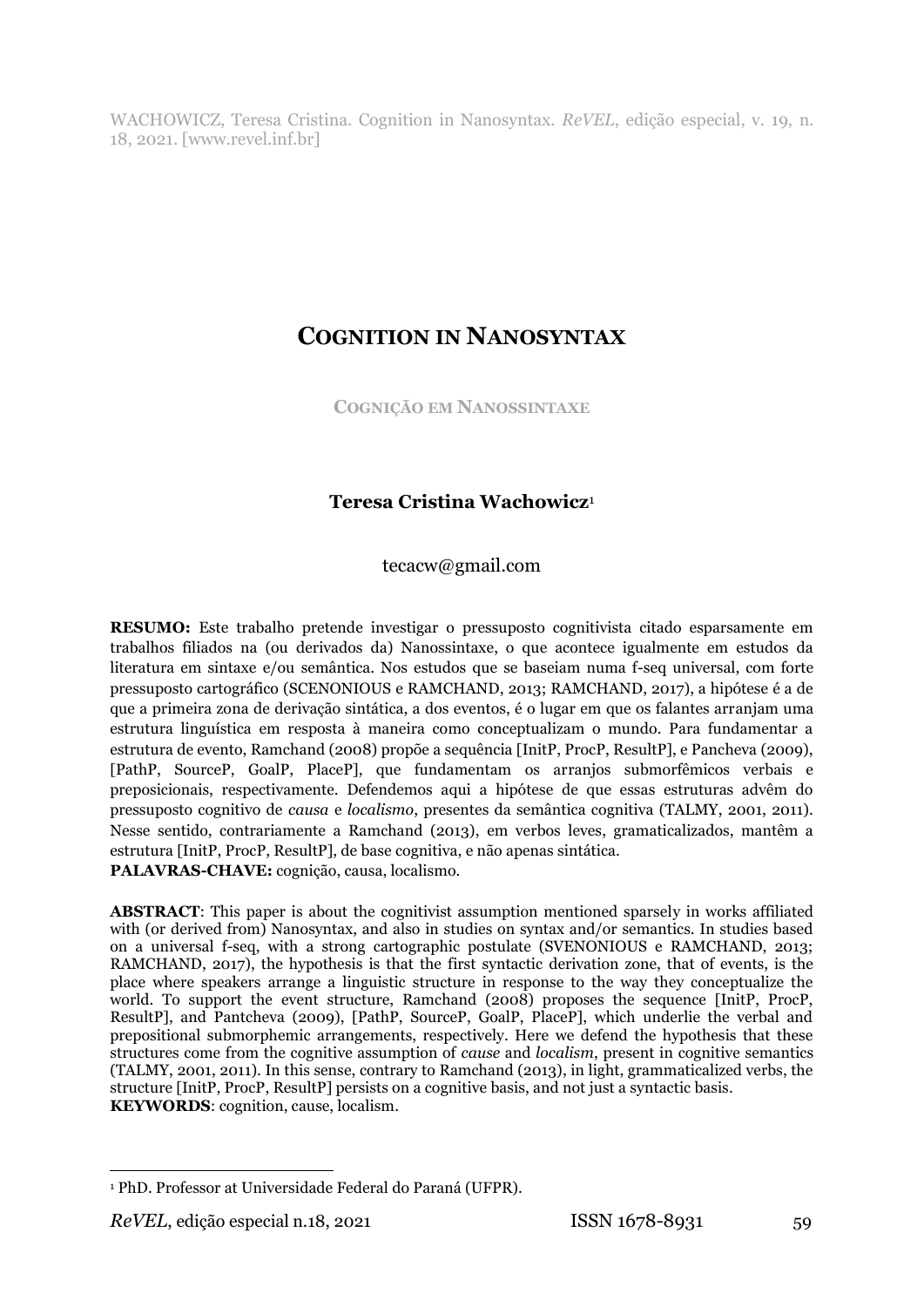#### **INTRODUCTION**

Formal linguistic studies, positioned in syntax and/or semantics, frequently refer presupposed mental content to the observable phenomena of natural languages. Klein (1994), when presenting an essentially linguistic reinterpretation of Reichenbach (1947) for the temporal systemin English, begins his study with an emblematic sentence: "Time and space are the basic categories of our experience and our *cognition*, and without effective communication that takes them into account, no coordinated collective action, and therefore no human society, would be possible" (p. 1, emphasis added).

Smith (1997), likewise, in her basic work on aspect in different languages, defends the cognitive assumption in the treatment of linguistic phenomena, including a precious and recurrent semantic comparison of massive vs. count nouns:

> I assume that the aspectual categories are not language dependent but are based on human cognitive abilities. People distinguish basic types of situations on the basis of their perceptual and cognitive faculties, just as they distinguish countable and noncountable entities to which countable and massive names refer (p. xv).

In the current trend of searching for semantic universals, motivated by empirical translinguistic studies, there are also suggestive hints of the cognitive assumption. Von Fintel and Mathewson (2008), when proposing the derivational syntactic structure of three large blocks for semantic places (from bottom to top: lexicon  $\Box$  functional categories  $\Box$  pragmatics), assume that there is a tendency to lexicalize semantic contents into categories N, V and A, in the first derivational block, and that this "has to do with general *cognition* and language acquisition" (p. 153).

One last piece of data from this reclaim for cognition in literature comes from the experimentalist tendency in linguistics, and science in general, as we are in the same empirical epistemological compass of the end of the 20th century and the beginning of the 21st century. Krifka (2011), in the project of systematizing a methodological orientation for experiments in semantics, adds the caveat that, despite the visible arbitrariness of lexical meanings (Quine, 1960, *apud* Krifka, 2011), there is a current trend parallel to assuming some generalization – through cognition: "it is commonly assumed today that language is built on broad *cognitive* similarities about entities and classes." (p. 248).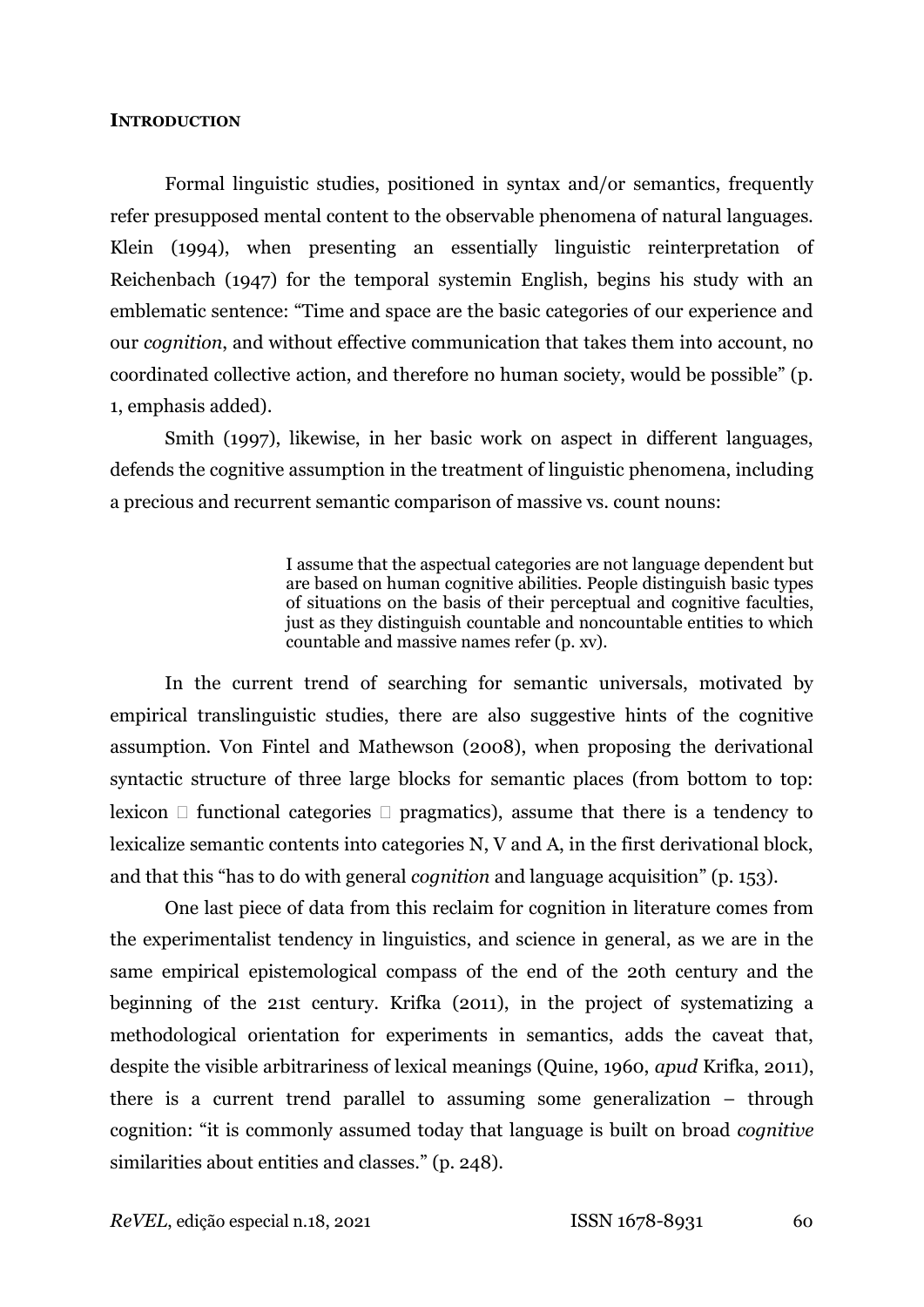The big question that arises from the frequent reference to the cognitivist assumption is, after all: what is this cognition that enters languages? Alongside the reference to cognition, the literature also raises the question of *how* cognition does it, as it is common sense to assume that all meanings are subject to lexicalization, codification or even verbalization in linguistic expressions (Von FINTEL and MATHEWSON, 2008: 143). These are effectively questions that underlie these readings, but are not deepened.

This paper, which outlines the presence of cognition in Nanosyntax, has two objectives: one, to investigate the cognitivist assumption in work affiliated with and/or adjacent to the proposal of Nanosyntax models (section 1), and the other, to propose a relationship of dependence or connection between the general and the abstract concepts of the causal chain, which articulates the information arising from the perception of space (TALMY, 2001, v. I). This involves both the tendency of verbal lexicalization (RAMCHAND, 2008) and the tendency of prepositional lexicalization (PANTCHEVA, 2009) (section 2). Three linguistic phenomena will support our hypothesis of interrelationship between cause and linguistic expressions: particles, from satellite-framing languages, such as German and English (*eat the cake up*), which lexicalize the result of the causal chain (TALMY, 2001, v. II); the causativization of intransitive verbs (*I walked the dog through the park*), which modulate *cause* in systemically monoargumental verbs (FERREIRA, 2017); the phenomenon of voices (causative, medial, anti-passive, etc.), which tells the arrangement of participants in an event and gains generalization through *cause* (SHIBATANI, 2006).

#### **1 THE CAMOUFLAGED COGNITIVE ASSUMPTION**

In Nanosyntax, at first, we can observe three major theoretical trends that touch on the theme of cognition and its possible relationship with linguistic structures: 1) studies that aim to prove an f-seq with universal ordering, under a strong cartographic assumption (SVENONIOUS and RAMCHAND, 2013 and much of the empirical studies by BAUNAZ et. al., 2018); 2) studies of derivational structures that arrive at pragmatic issues, such as auxiliary temporal and modal verbs (RAMCHAND, 2017); and 3) studies of lexicalization, following the Superset Principle, in which a lexical item can be greater (or equal) in terms of features than

*ReVEL*, edição especial n.18, 2021 ISSN 1678-8931 61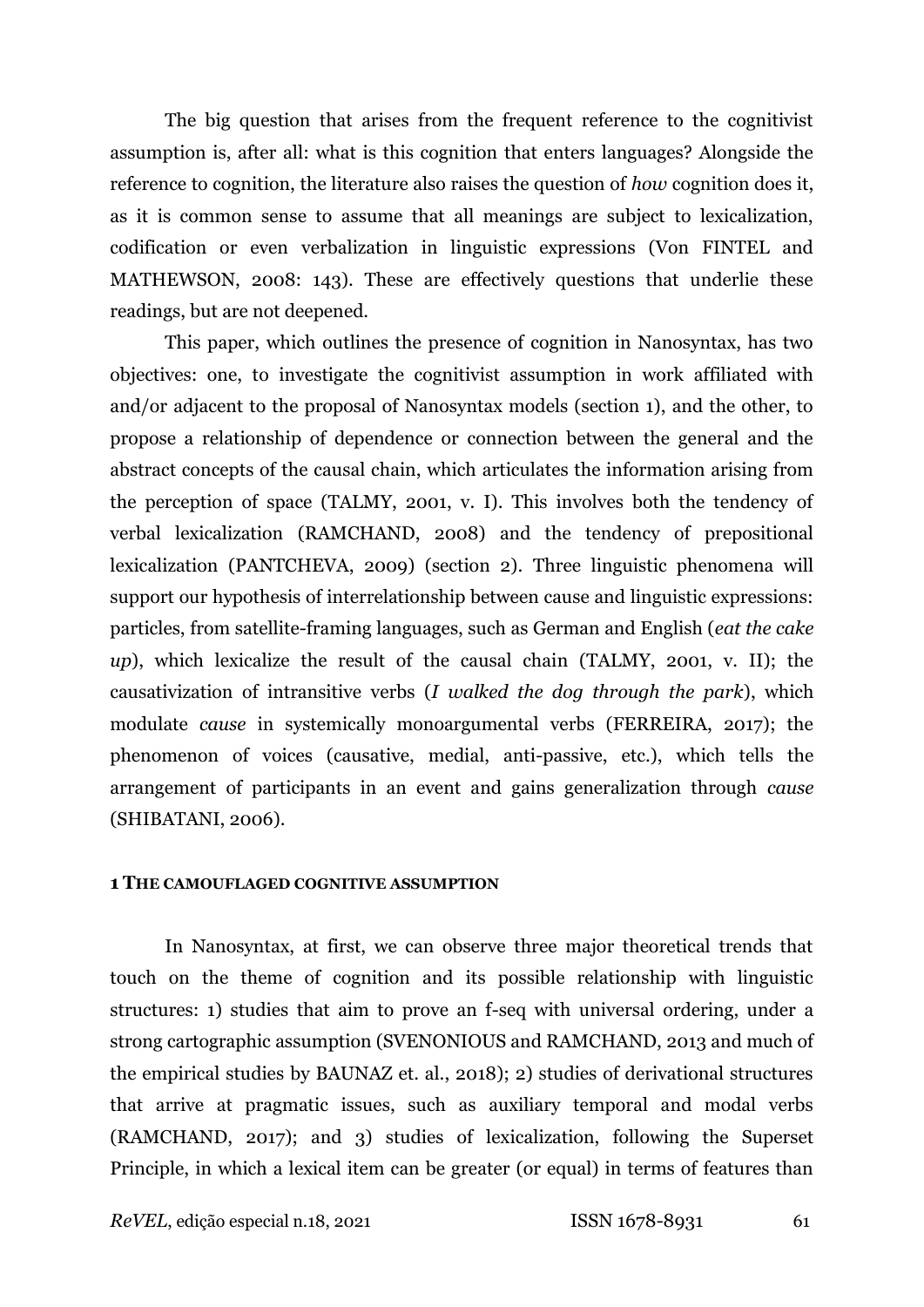the syntactic position it will occupy (STARKE, 2009). These later studies are deployed in the verbal structure (RAMCHAND, 2008, 2014) and in the prepositional structure (PANTCHEVA, 2009). In Ramchand (2014), a cognitive issue explicitly arises, which we will go into more carefully in the next section.

In the proposal to systematize a hierarchy for auxiliary verbs, both modal, temporal and aspectual, Svenonius and Ramchand (2013) defend a derivation initially divided into three large zones: the lower zone, events, the intermediate zone, situations, and the highest zone, of the propositions:



**Figure 1**: The syntactic derivation zones, adapted from Svenonious and Ramchand (2013: 21)

The aspect (Asp) and finite (Fin) operator act in a kind of transitional place between the event zone and the situation zone, and between the situation and proposition zone. It is a proposal similar to the hierarchy of semantic universals places, by Von Fintel and Mathewson (2008), and it has a direct dialogue with the hypothesis of functional universals, from the intermediate zone, by Wiltschko (2014). But the aim of the authors is to empirically test a hierarchy of auxiliary positions, starting initially from data in English, as in *He could have been interviewed*, which roughly makes explicit the order  $\{T, Mod\}$  > Perf > Prog > Pass > V (SVENONIOUS) and RAMCHAND, 2013: 5).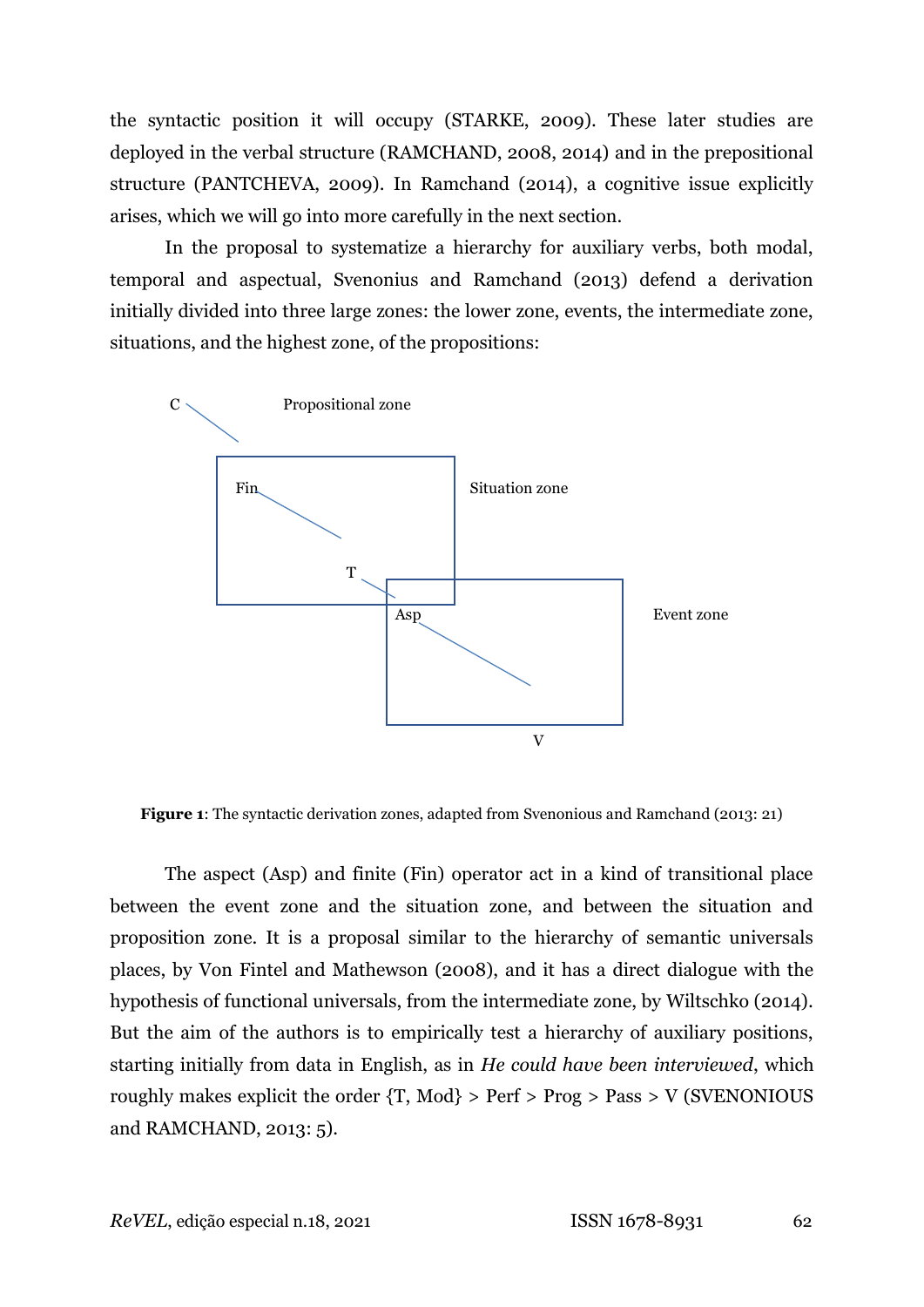Every so often, the hierarchy is related to innate factors, as a cognitive subdomain, which suggests its inclusion in universal grammar (UG) (SVENONIOUS and RAMCHAND, p. 2). This is a cartographic assumption, which, of course, is associated with Generative Syntax. But the relationship with cognition does not stop there. In the first zone of derivation, that of events, the authors assume that the interpretation of the actors' roles in the event depends on a notion of 'macroevent', which in turn depends on causal interpretation, the "most basic of all " (SVENONIOUS and RAMCHAND, p. 24). This is extended to the conclusion that there is an underlying cognition: "The most important source we have identified is grounded, we argue, in extralinguistic *cognition*: a *cognitive* tendency to perceive our experiences in terms of events, situations and propositions." (ibid., p. 33, 34, emphasis added). Inevitably, the questions that hang in the balance here are the following: Beyond the assumed mentalism of UG, where does the cognitively sustained causal interpretation come from? Can the perception of the three great zones of derivation be treated cognitively? How?

In Ramchand (2017), a bolder study for the order of auxiliaries, the author assumes a basic difference between the event zone - the conceptual content of the lexicon - and the functional category zone – Aspect > Time > Mode - and predicts specific derivational implications in the transition from one zone to another. Events, in this sense, are particular entities not yet instantiated in time and space - a possible world - and contain cognitive abstractions that give shape and meaning to their properties. It is clear that the bottom zone, with its syntactically structured events, derives from cognitive perception and modulation, and that the intermediate zone, from temporal and modal operations, will instantiate events in specific situations: their study offers "a system that will be able to connect more systematically with the syntax, on the one hand, and with the units of *cognition* and language processing, on the other" (RAMCHAND, 2017, p. 14). Again, there are compelling questions about the cognitive nature of events: What mental system would be at work to articulate the distinct properties of events? If there are homogeneous events, such as activities (*running, pushing*), in the Vendlerian tradition, and complex events, such as accomplishments (*reading the book, repairing the computer*), would there be a cognitive subsystem responsible for this productive articulation of properties?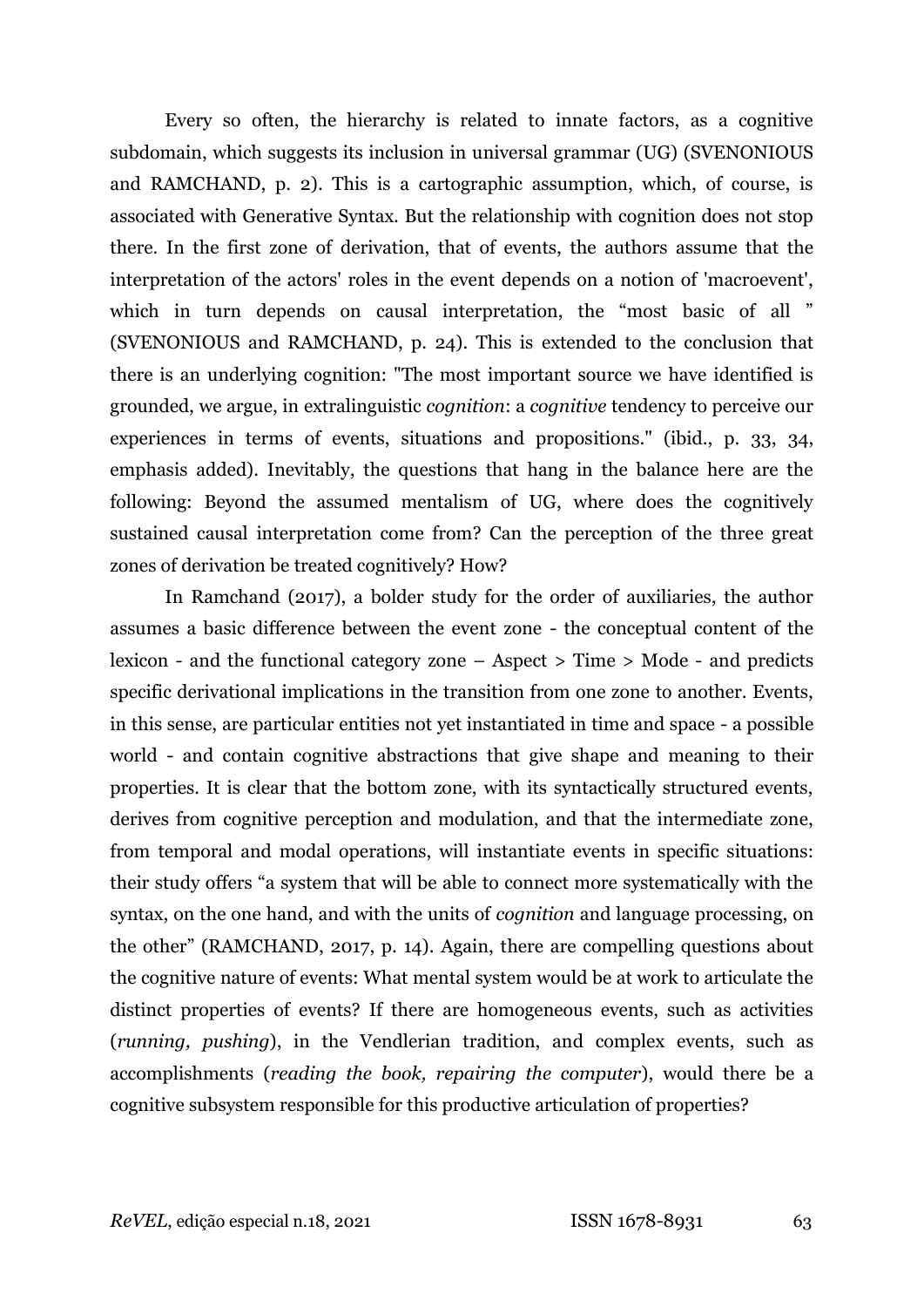It is in this space of conceptualization of the event – the lowest zone of syntactic derivation – that Nanosyntax presents its studies focused on lexicalization processes.

Ramchand's (2008) inaugural work applies nanosyntactic structure to the analysis of verbs, outlining a theoretical generalization between theories traditionally approached separately: thematic role theories (FILLMORE, 1968; DOWTY, 1991) and event structure theories, or aktionsart (VENDLER, 1967; DOWTY, 1979). The proposal is a generic structure that gives syntactic modulation to the philosophical (and also cognitive) notion of *cause*, in a sequence of three subevents represented by three syntactic projections: [InitP, ProcP, ResultP]. It is, in the author's terms, the syntax of the first phase:



**Figure 2**: The first-phase syntax (RAMCHAND, 2008, p. 39)

Thus, the lexicalization arrangements of nodes, plus the notation of the (co)indexation of the subjects of these nodes, derive what the author calls "natural classes of verbs" (p. 108, 109). An intransitive activity verb, such as *run*, for example,

*ReVEL*, edição especial n.18, 2021 ISSN 1678-8931 64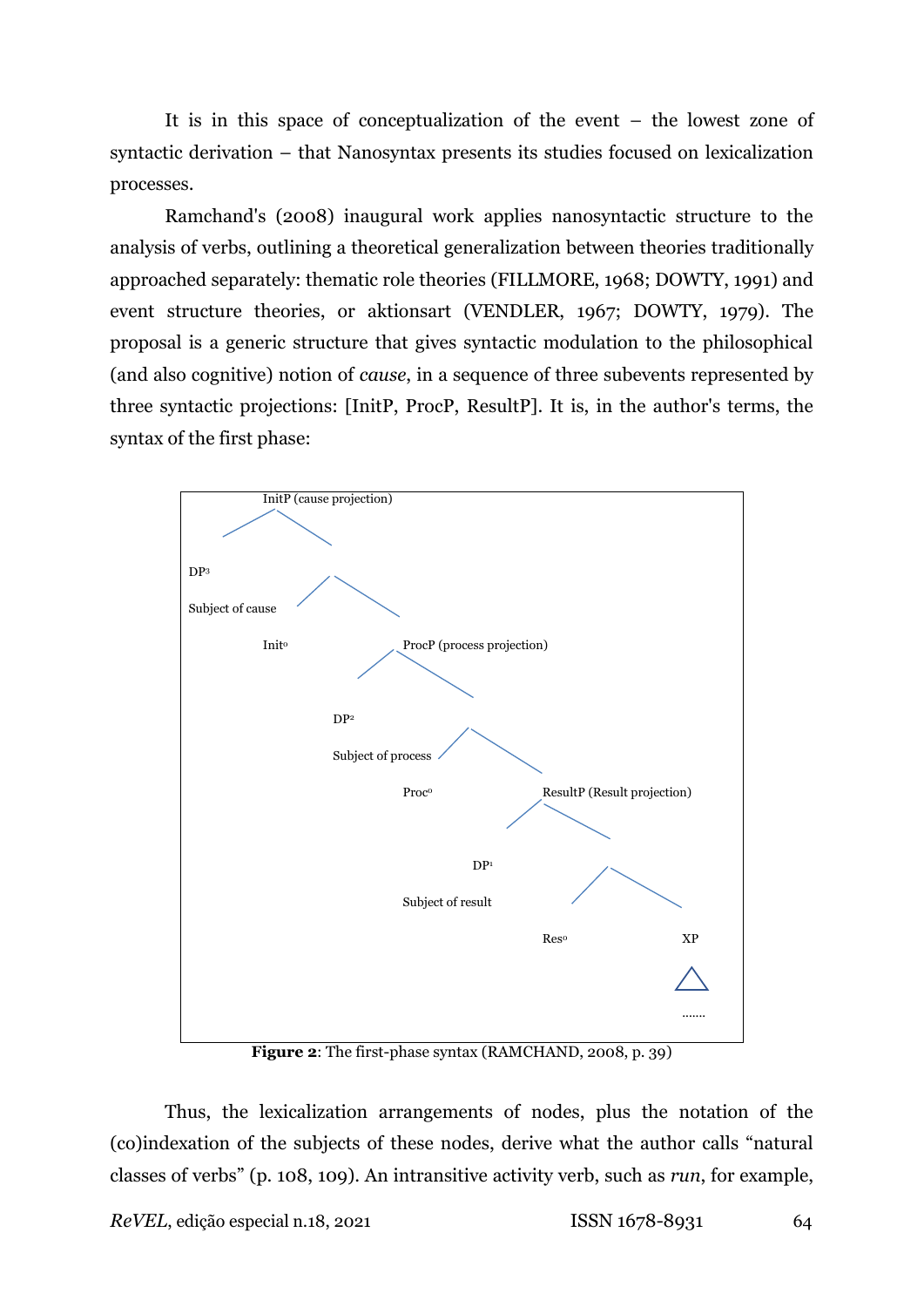encodes or lexicalizes the first two nodes, having the subjects coindexed: [InitPi, ProcPi]. A transitive achievement verb, on the other hand, such as *throw*, lexicalizes the three nodes of the general structure, coindexing the subjects of the last two: [InitP, ProcPi, ResultPi].

As in Svenonious & Ramchand (2014), Ramchand's (2008) robust verb description also brings the mental nature of the syntactic sequence available to the lexicalization of verbs, but the connection between syntax and cognition is not developed.

However, when exploring the semantic content of verbal complements, represented in Figure 2 by XP, or rhematic material (p. 46), Ramchand makes use of the FIGURE and GROUND basic notions to explain the link between perception and cognition,retrieving again Talmy (1985). She associates the structure [InitP, ProcP, ResultP] to the notion of FIGURE, and the lower complements of the structure to the notion of GROUND.

Transitive verbs traditionally treated as accomplishments, such as *eating, reading*, or *painting*, lexicalize the structure [InitP, PathP]; transitive locative verbs such as *enter* or *sit* lexicalize the structure [InitPi, ProcPi, ResultP-LOC]. Furthermore, prepositional complements below the structure [InitP, ProcP, ResultP] now are considered in terms of the notions of place, in PlaceP, and trajectory, in PathP: [PathP, PlaceP, DPGROUND]. Thus, a locative prepositional complement such as *in the house* lexicalizes [PlaceP], a complement such as *into the house* lexicalizes a bounded [PathP], and *towards the house*, an unbounded [PathP].

Now, despite derivational issues, which certainly trigger basic principles of the genesis of Nanosyntax, such as the Matching Principle (STARKE, 2009), to support various lexicalization processes, we have here more questions motivated by conceptual primitives (JACKENDOFF, 1990, 2010): What is PATH for incremental verbs? Is the primitive PLACE, implied in the concept of PATH, lexicalized in locative verbs? Inevitably, questions of localistic nature (GRUBER, 1968; JACKENDOFF, 1990, 2010) emerge from these prepositional structures. Localism, as we will see later, is an ontological principle in cognitive theories.

In this sense, Pantcheva (2009) brings an equally generalizing nanosyntactic response, now to the prepositional structure. From the analysis of locative prepositional expressions from several languages, the author derives a hierarchy of prepositional content, granulating the primitive concept PATH, structured as follows: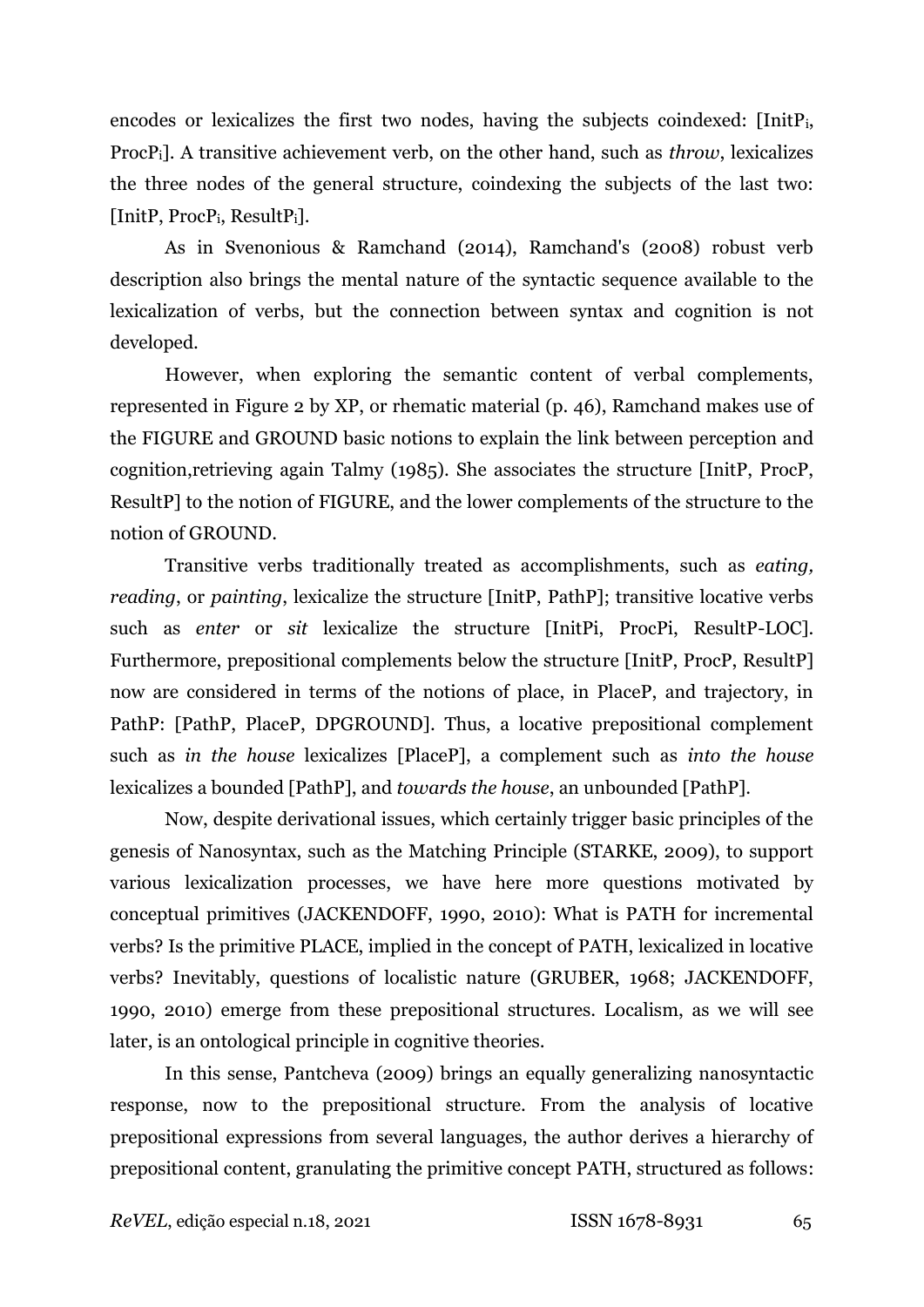[PathP[SourceP[GoalP[PlaceP]]]]. The prepositional hierarchy in Figure 3 would replace the XP complement, outlined in Figure 2:



**Figure 3:** adaptation of the prepositional structure of Pantcheva (2009: 14).

Thus, sentences such as (1) to (3), by the author herself (p. 9), trigger notions of place, directionality and trajectory that need a refined structure:

- (1) Mary ran into the house.
- (2) Mary ran out of the house.
- (3) Mary ran past the house.

In these sentences, it is not the verb *run* that brings these notions, but its complementation system through the prepositions *into, out of* and, in the case of the third, the prepositioned expression *past*. Hence, the first lexicalizes GoalP, the second SourceP, and the third PathP.

Although Pantcheva proposes to analyze the essentially linguistic spatial systems of natural languages, focusing on lexicalization trends in prepositions (from English) or in case systems (from Finnish), the author also comments on the verbal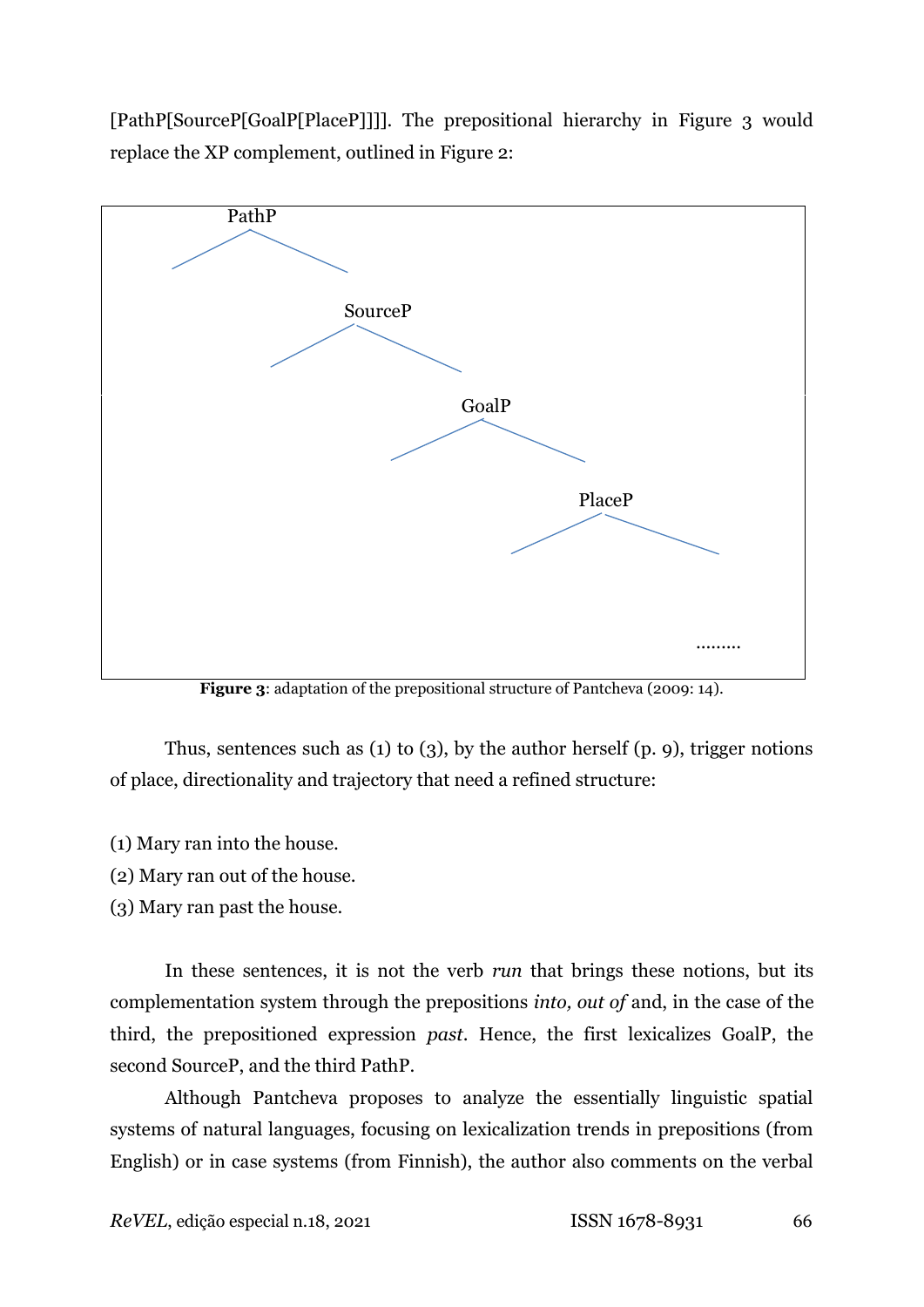lexicalization patterns defended by Talmy (2001). Thus, it is relevant to note that localistic primitives, such as trajectory, source, goal, place, do not always fall - among natural languages - into the same linguistic structures. This timidly evidences a linguistic indeterminacy (CULIOLI, 1968; FRANCHI, 1976), in which a prelinguistic or mental level is supposed to project the linguistic level non-isomorphically.

But the localistic assumption is evident in Pantcheva's breath-taking analysis; it is the same assumption of a conceptual semantics along the lines of Jackendoff; and it is the same of a cognitive semantics of Langacker (1990, 2008) or Talmy (2001, 2011), reviewed by Batoréo (2017). So, a final question: Would it be possible to relate the cognition of space and the lexicalization of PathP and its subfeatures?

Obviously, this last question is rhetorical, as the answer can only be 'yes'.

This is what we will develop in the next section, in Talmy's (2001) reclaiming of cognitive subsystems. The immediate motivation of the cognitivist foundation was derived from Ramchand (2014), who proposes a cognitivist-based discussion, but which could gain argumentative amplitude through the notion of *causal chain*.

### **2 CAUSAL CHAIN AND EVENT STRUCTURE**

Ramchand (2014) proposes an account for light verbs, not only from English but also from Persian and Bengali, arguing that their nanosyntactic structure [InitP, ProcP, ResultP], from 2008, is the one that persists in the grammaticalization process – in the historical path between full verb and light verb. Thus, the author argues that what persists is of a syntactic nature, and the features that remain in the semantics of the full verb are of a cognitive nature – of conceptual or encyclopedic content.

In this section, we would like to assume an inverse hypothesis: what persists in the grammaticalized verb is cognitive in nature, since the verbal structure [InitP, ProcP, ResultP] represents the morphosyntactic counterpart of cause or causal chain, a basic and central element in theories cognitive. And what remains in the semantics of the full verb is encyclopedic in nature (which can also be considered a level of cognitive meaning).

But this distinction carries a broader theoretical issue: the difference between syntactic-semantic structural meaning and encyclopedic meaning, of contextual world knowledge. Traditionally, the literature names these two levels of meaning using different terminologies, but with converging criteria: 'semantic form' and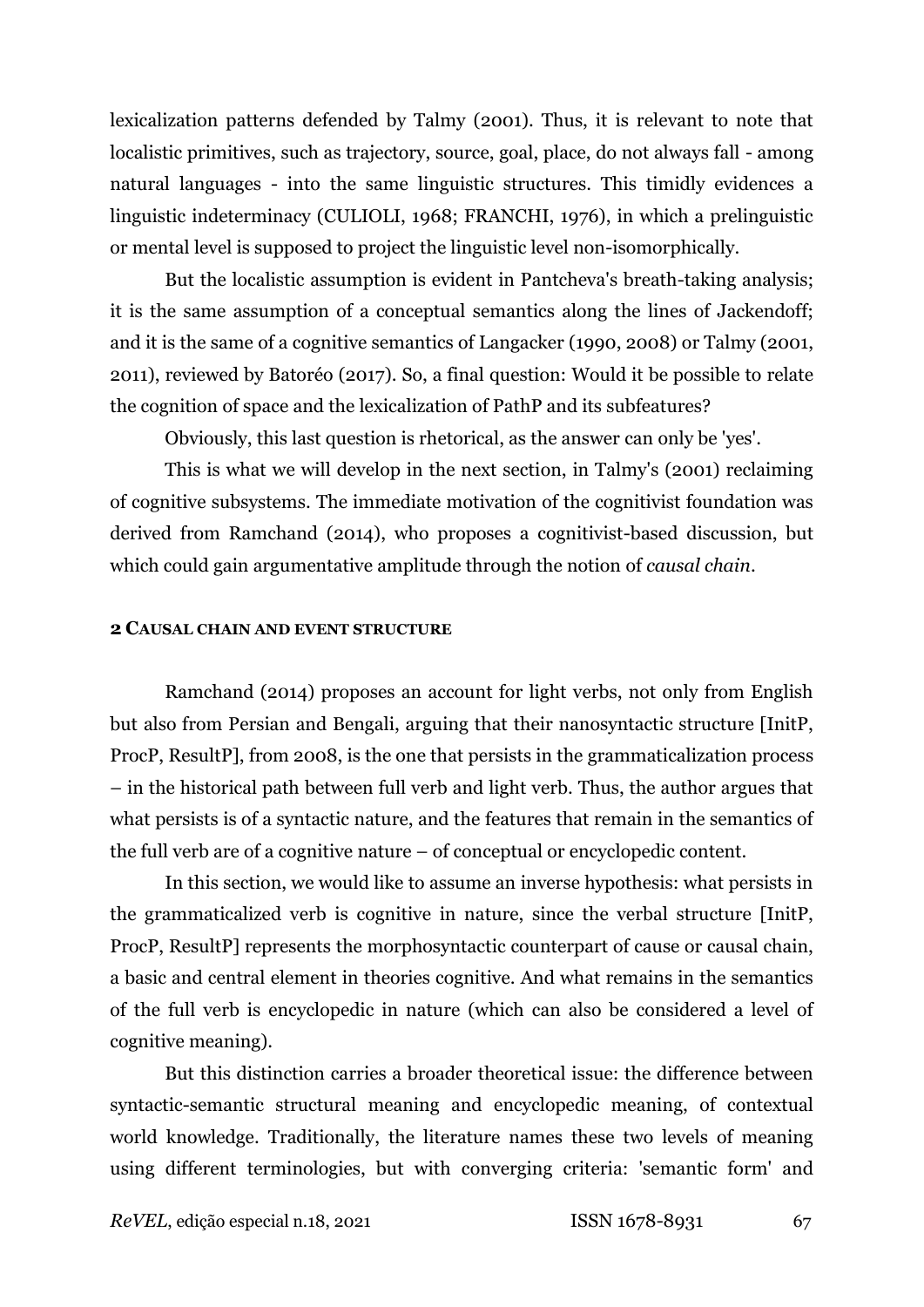'semantic content' (WUNDERLICH, 1997), 'semantic structure' and 'conceptual structure' (SAEED, 2003), or still 'SMS' and encyclopedic knowledge (STARKE, 2009). The first components of meaning are those that enter grammar, the second are less relevant and constitute the conceptual content of meaning. Jackendoff (2011: 689) breaks this distinction in favor of a conceptual semantics that is comprehensive and does not take literal meaning.

A group of authors, typified in Levin and Rappaport Hovav (1995), argues that the two types of meanings come from cognition, and foresee an intermediary module, between cognition and language, the LCS (Lexical Conceptual Structure). Another theoretical perspective, typified in Ramchand (2008), argues that this distinction is in the language, with syntax being responsible for generating meaning.

Roughly speaking, the structural meaning is in syntactic-semantic form and is metaphorically called 'skeleton', and the conceptual meaning, the encyclopedic one, comes from the world and gets the name 'flesh'. Lieber (2004, p. 10) even suggests a comparison of the variation in the skeleton/meat lexicon with closed/open word classes. While the skeleton is compared to closed classes, it doesn't change. Metaphorically, we can change our body, losing weight or gaining weight, but we cannot change skeletons.

For Ramchand (2014), the structural meaning is of type A, and the encyclopedic is of type B. She defends a less common option: the meaning of type A is encoded in the syntax, and that of type B is represented in the conceptual system intentional of the mind/brain (p. 208). Now the term 'intensional', as used here, is dangerous. At least ambiguous: would intensional be what is not referential or extensional, which denotes properties of sets of individuals, as in Montague tradition? Or does intensional meaning have no relevance to morphosyntactic constraints? The text implies that it is the second option. But here, in fact, we are faced with an 'overwhelming' terminology.

The big question is not exactly the generic distinction between meanings A and B, as it is persistently recurrent in the literature, but which features of meaning are in category A and which are in category B. Ramchand argues that the nanosyntactic structure of the representation for the verbal meaning - [InitP, ProcP, ResultP] (2008), is the relevant set of features for the meaning A (the skeleton), and that information like MOVEMENT and CONTACT, for example, would be in the module B, from the encyclopedic conceptual content.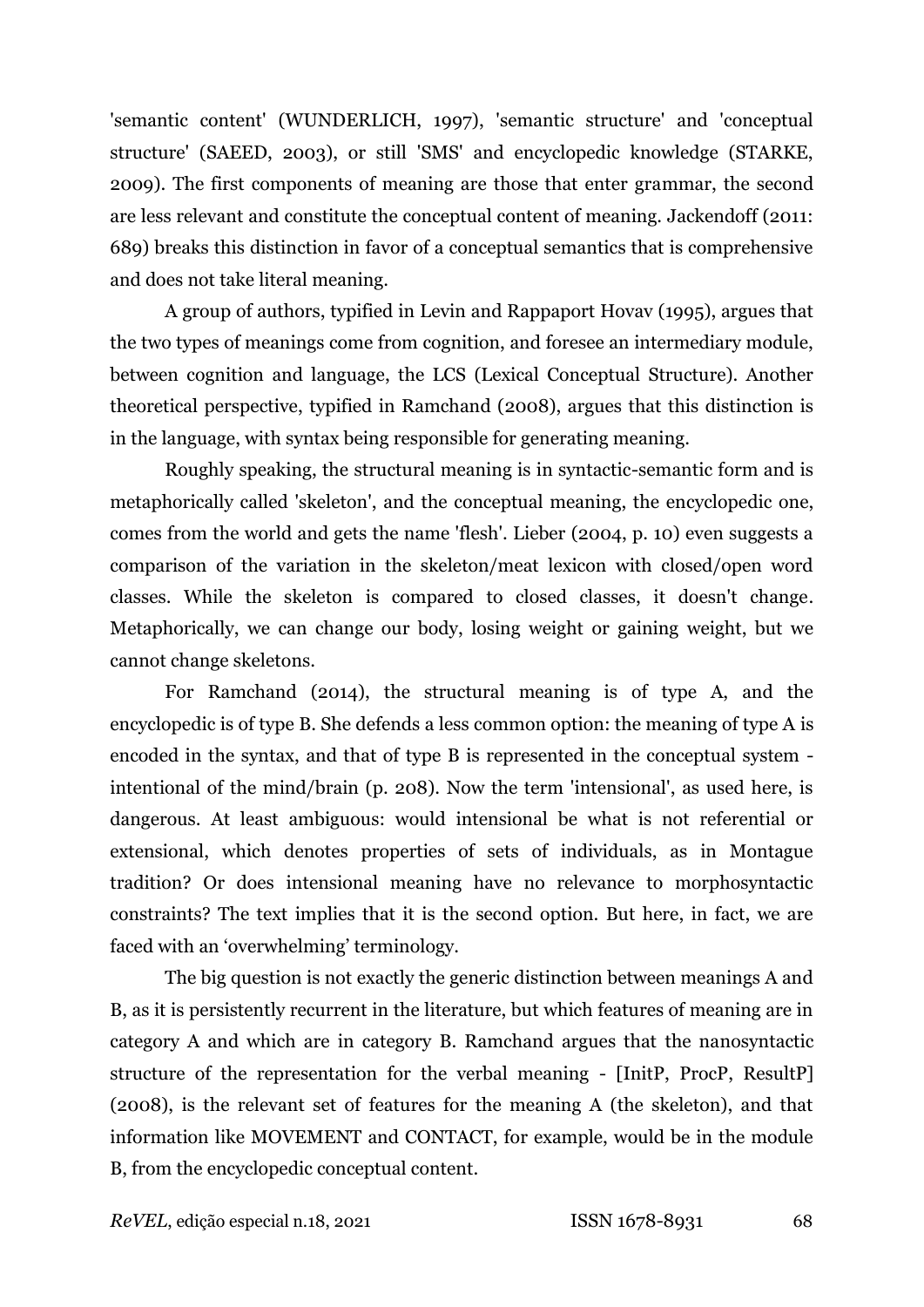With respect to verbs, the A-features would persist in the grammaticalized form of the light verb, while B-features are stuck to the full form. In (4), the full verb *gave* still carries the feature MOVEMENT; in (5), MOVEMENT and CONTACT; but in (6), with a light verb, the MOTION and CONTACT features are lost, and the structure [InitP<sub>i</sub>, ProcP<sub>i</sub>, ResultP<sub>k</sub>] remains, with non-coindexed subjects, typical of bi-transitive verbs:

- (4) John gave Mary a book.
- (5) John gave Mary a kiss.
- (6) John gave a shudder.

Alongside these classic features of structure, whose combination and indexing result in different 'natural' classes of verbs, there seem to be other features that 'escape' from the B meaning, such as deixis reading, in which the resulting state is directed away from the initiator, as in (4) and (5), and the experiencer reading of the initiator, as in (6). These type B features, which escape from full form to light form, evidence specific semantic interpretations of light verbs. However, the author argues that what will differentiate the border, sometimes fuzzy, between world A and world B of meanings, is an empirical question (p. 213). The tentative answer is that light verb features are a subset of B features (p. 218). Now, what about intensionality?

By posing the central question of which features are relevant and which are not, Ramchand recovers Talmy (1985) in his seminal work on the conflation of features, which says a lot about linguistic typology. Something similar to the principle of complementarity between MANNER and PATH (RAPPAPORT and LEVIN, 2019), about languages with satellites vs. languages without satellites (TALMY, 2001).

At this point, there is an articulation to rethink the theoretical aspects defended by the author. Talmy (1985) proposes, rather, a semantic analysis of verbs according to the primitive features they combinatorially encode: FIGURE, MOTION, PATH, GROUND, MANNER. Languages, in this sense, would differ according to combinatorial patterns of features. English (and satellite languages) tend to lexicalize MOTION + MANNER in verbs, and PATH in some particle or preposition outside the verb (7). Spanish and Romance languages, on the other hand, tend to lexicalize MOTION + PATH in verbs, and MANNER in expressions outside the verb (8):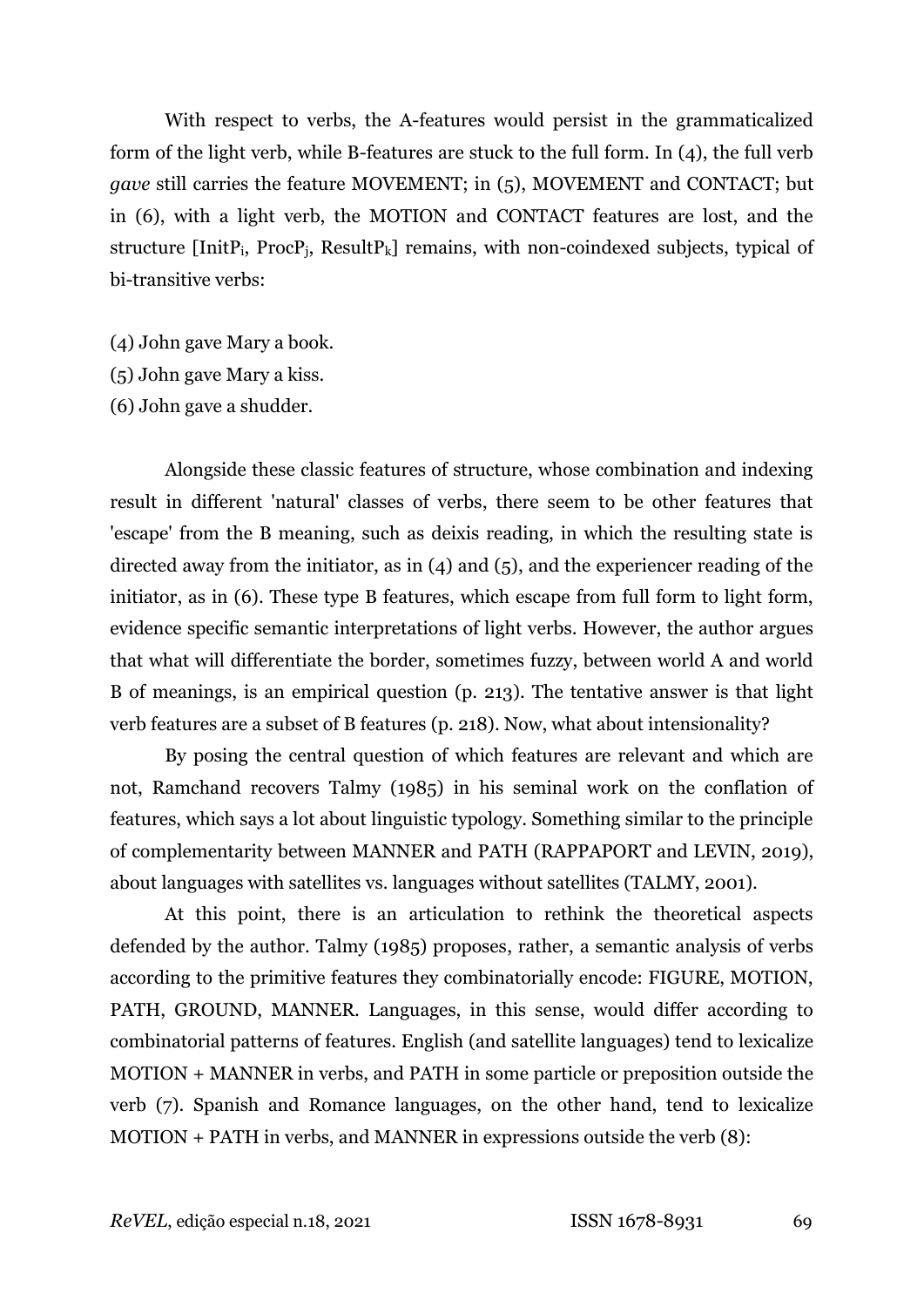(7) He ran $_{[Motion. \,Manner]}$  out $_{[Path]}$  of the house.

(8) Salió $_{[Motion, Path]}$  de la casa corriendo $_{[Manner]}$ .

('She left the house running')

This complementary distribution between MANNER and PATH is taken up in numerous later studies on conceptual semantics (LEVI and RAPPAPORT-HOVAV, 2019; BARON and HERSLUND, 2005, among others), which inaugurated a line of studies on typology of languages based on places in which semantic features are lexicalized.

But Talmy needs to justify where these semantic features that distinguish languages come from. These are not exclusive features of linguistic expressions: they come from cognition – or from cognitive subsystems relevant to the structuring of language, theoretically supported by cognitive semantics. It would make no sense for these features to be linguistic properties, as they do not exhibit fixed patterns of lexicalization, which we have named above as "linguistic indeterminacy". A feature such as PATH, for example, can 'fall' into various linguistic places. In Brazilian Portuguese, at least, in the root of the verb (*sair, entrar*), in the preposition (*para, até*), in the prefixes (*transcorrer, perpassar*). Other features arising from cognition exhibit the same indeterminacy. The iterative aspectual value, in one more example, can 'fall' into an infix (*saltitar, apedrejar*), the verb root (*aplaudir*), an adverb (*várias vezes*), or a prefix (*reconsiderar*).

Finally, here we signal a first advantage of the conceptual-cognitive approach to semantics: the syntactic-semantic indeterminacy of the relevant primitive features gains an explanatory output. It is not, therefore, referential semantics, of logical proposition (JACKENDOFF, 2011), but perhaps it has very interesting theoretical relationships within the derivational semantic representation, in whose compositional nodes the cognitive categories can be represented.

Talmy's (2001) Cognitive Semantics presents a systematization of mental subsystems that act in the construction of language grammars. With strong perceptual-gestaltic argument from Psychology, Cognitive Semantics is dissociating itself, in this sense, from a mental treatment based on recursion, from Generative Grammar, on the one hand, and from a naive psychological treatment of categories such as perception, memory, frames or attention (p. 2). What the author seeks, in a third way, are patterns of conceptual content organization that unfold in the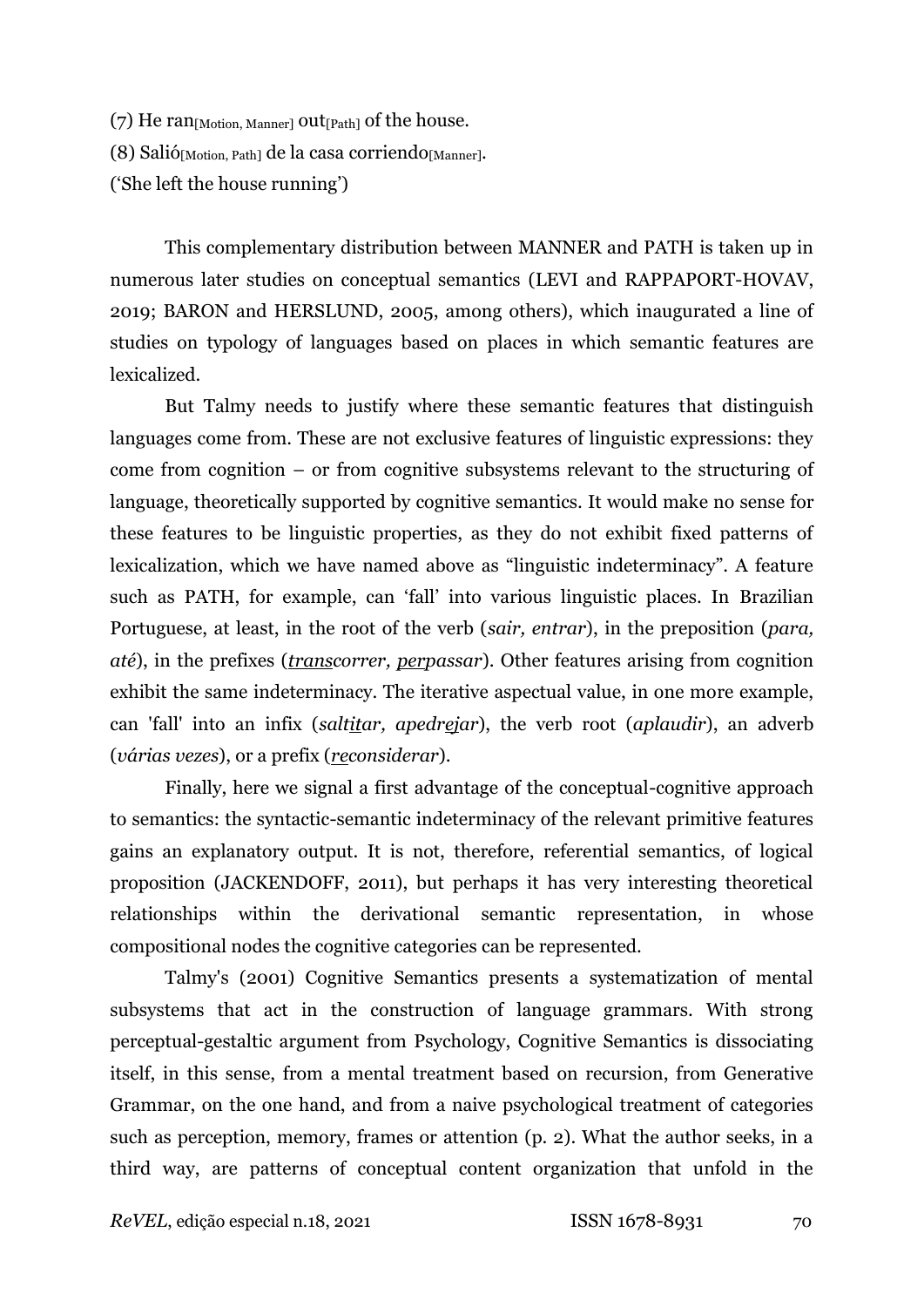grammar of languages. Intuitively, they are also basic mental categories that structure language, such as *space and time, events, entities and processes, movement and location, force* and *causation*.

Now, they are eminently localistic concepts, which speak of concrete referential situations located in space (GRUBER, 1968, FILLMORE, 1976, JACKENDOFF, 1990, 2010), which licenses some Talminian studies to name their Cognitive Semantics as "space semantics" (BATORÉO, 2017). Abstract language perspectives would enter a higher level of perspectivization, or fictional movement (p. 99), but would operate under the same grammar (JACKENDOFF, 2010: 123, 147).

The course of language activity goes from perception of the world to cognition, and from its relevant subsystems to language and, finally, to the structuring of grammar. Simply put: PERCEPTION COGNITION LANGUAGE. Before *spell-out* in a concrete speech, therefore, minds act in specific cognitive processes to the organization of sentences. The cognitive subsystems at work here are at least five:

1) figure/background,

- 2) space/time,
- 3) attention/cause,
- 4) perspective,

5) nesting.

For what interests us here, which is to relate cognitive semantics to Nanosyntax, the focus will be on the first three subsystems.

Initially, in the perceptual domain, we look at the world and select a FIGURE element, the prominent or salient element (LANGACKER, 1993), in relation to another element associated with the figure, the BACKGROUND, the less salient one, in relation to which the figure may or may not move:

- (9) The  $pen_{[FIGURE]}$  fell on the floor $_{[BACKGROWND]}$ .
- $(10)$  The pen $_{[FIGURE]}$  is on the table $_{[BACKGROUND]}$ .
- (11) João threw the paint $_{[FIGURE]}$  on the wall $_{[BACKGROWND]}$ .

These elements are concrete entities with specific semantic features: they can be massive or countable (*ink/pen*), singular or plural (*the pen/the pens*), limited or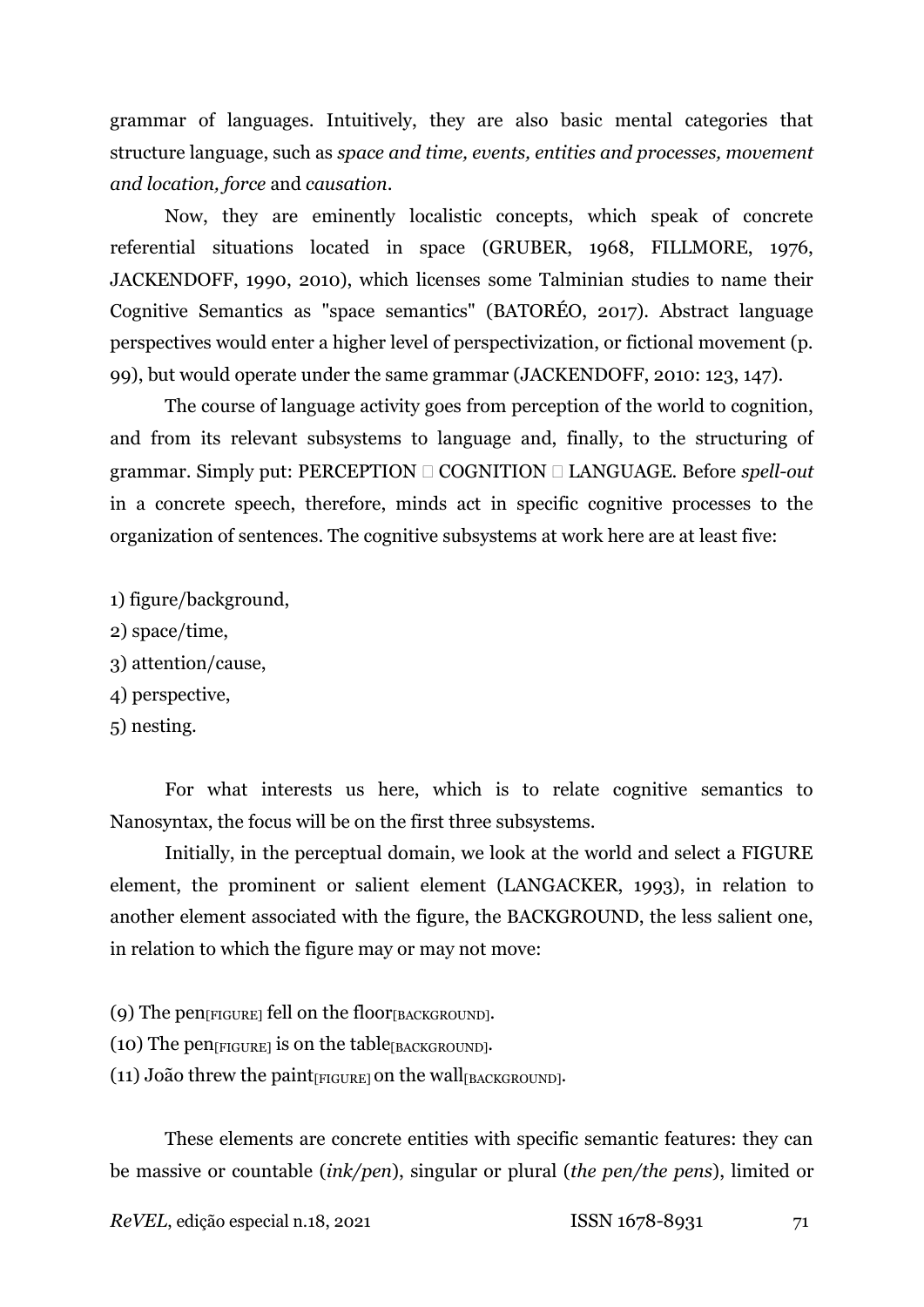not (*the pen/pen package*), human or non-human (*John/pen*). The literature sees them as semantic universals  $(\pm \text{COUNT}$  (DOETJES, 2011; BUNT, 2003);  $\pm$ SPECIFIC, ±CONCRETE; ±ANIMATE, etc.), strongly relevant to the grammatical behavior of natural languages.

However, these two notions of FIGURE and BACKGROUND – abstract – can coact in other subsystems. A relationship of subordination, or embedding, for example, articulates the role of figure to the main clause, and the role of background to the subordinate clause: *João fell figure because he became dizzy background*.

Talmy proposes a representational isomorphism between space and time; thus, the temporal interpretation of a verb can also be massive or countable (*running* and *falling*, respectively); and the aspectual interpretation of a sentence can be limited or unlimited (*swam, swimming*):

Continuing in the perceptual-cognitive phase, the FIGURE may or may not move in relation to a BACKGROUND. When moving, the perceived event can lead to a result, or change of state. Then, another cognitive subsystem is activated, that of the distribution of attention, which structures the causal relationship. The best known notion of this subsystem is the *causal chain*, which comprises five subevents:

| $[1]$                | $\left[ 2\right]$      | [3]             | $[4]$               | $[5]$              |
|----------------------|------------------------|-----------------|---------------------|--------------------|
| of<br>agent's<br>act | agent's<br>movement    | intermediary    | penultimate         | final<br>subevent  |
| volition<br>that     | (bodily)<br>and        | subevents       | subevent<br>$=$     | $result = agent's$ |
| activates<br>bodly   | partial/total)<br>that | causally linked | immediate<br>cause  | aim<br>within      |
| movement             | initiates the physical |                 | of the final result | scope of intent    |
|                      | causal chain           |                 |                     |                    |

**Figure 4**: representation of the causal chain, based on Talmy (2001), p. 272.

The linguistic implications of the causal chain are numerous, but we will highlight three here. Next, we will be able to enter Nanosyntax with the cognitive notion of *cause*.

Initially, the causal chain can shed light on the feature lexicalization patterns between languages, as we saw in the examples in (7) and (8), repeated below in (12) and (13):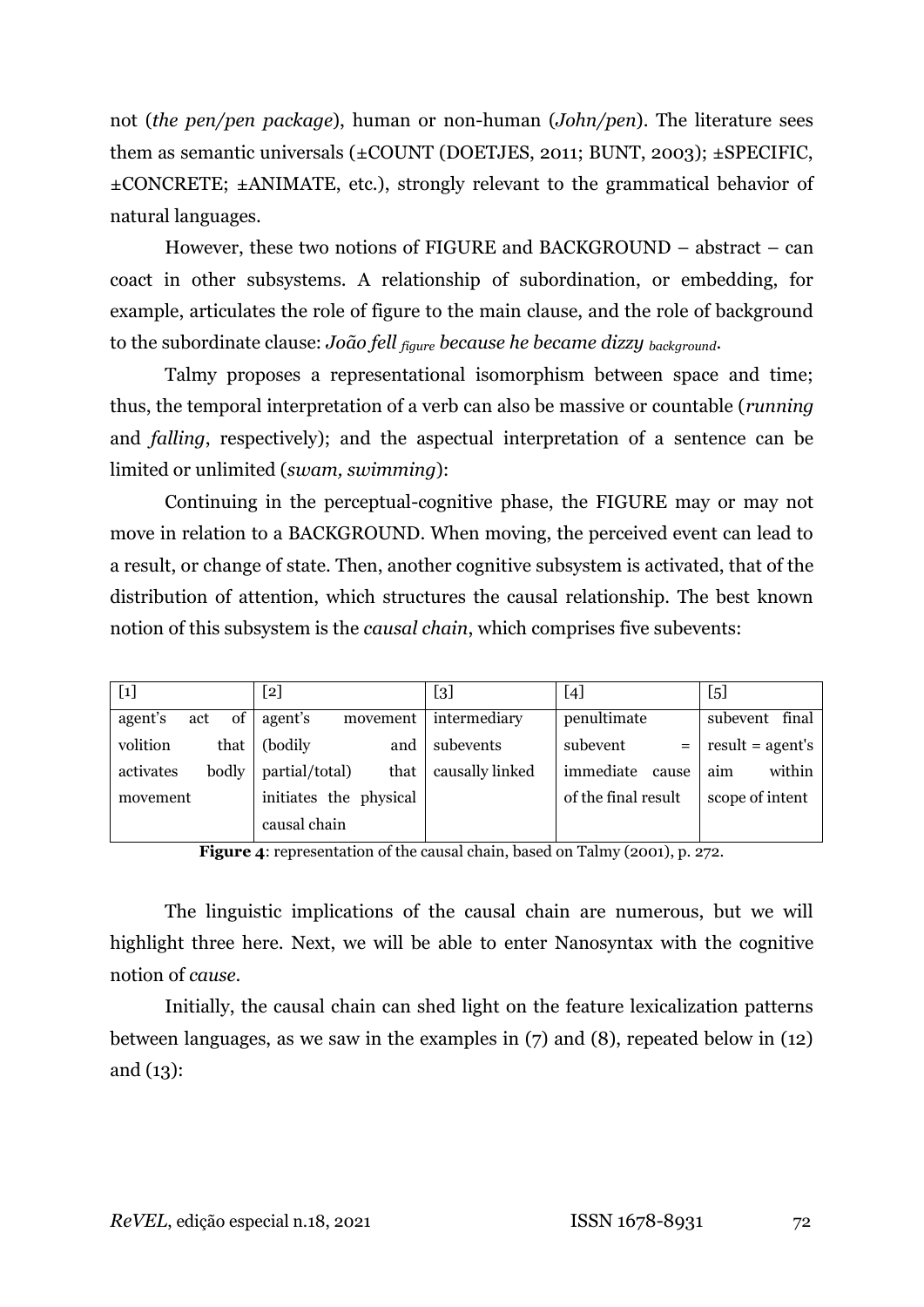(12) He  $ran<sub>[Motion, Manner]</sub> out<sub>[Path]</sub> of the house.$ (13) Salió[Motion, Path] de la casa corriendo[Manner]. ('She left the house running')

If we assume active cognitive subsystems for the structuring of languages, the distribution of attention here modulates the behavior of satellite-framing languages (English, German) - (12) -, which tend to lexicalize the features of the subevent [2] in the verb root, as MOTION and MANNER, and subevent features [5] on particles, or satellites, as PATH. The subevents of the causal chain, therefore, choose different linguistic places, depending on their translinguistic pattern. This is what Langacker (1993) named as world conceptualization patterns, variables between languages.

Languages that do not exhibit productive particle behavior, such as Spanish and Brazilian Portuguese, lexicalize these subevents in alternative places, as a gerundive secondary predication (13): the MOTION feature, from step [2], and the PATH feature, from [5], lexicalizes in the verb, but a subfeature of [2], MANNER, lexicalizes in the secondary clause .

Another linguistic phenomenon that evidences the operation in the causal chain is the causativization of intransitive, inergative (14) and unaccusative (15) verbs, a deviant behavior in Brazilian Portuguese (FERREIRA, 2017):

(14) João nadou o boneco na piscina. ('John swam the doll in the pool') (15) João nasceu a filha num hospital fora da cidade.

('John born his daughter in a hospital outside the city')

In these sentences, the intuitive interpretation is that there is no relationship of direct cause, but rather a dynamic relationship of forces in which two agents are foreseen: the agonist (who makes the force) and the antagonist (who reacts or suffers the force), as shown in paraphrases (16) and (17), derived from (14) and (15). The force dynamics, as a specific situation of the causal configuration (WOLFF, 2017), is commonly used in sentences with verbs such as *do, make, provoke, command*, which encode the indirect cause (SOARES DA SILVA, 2005):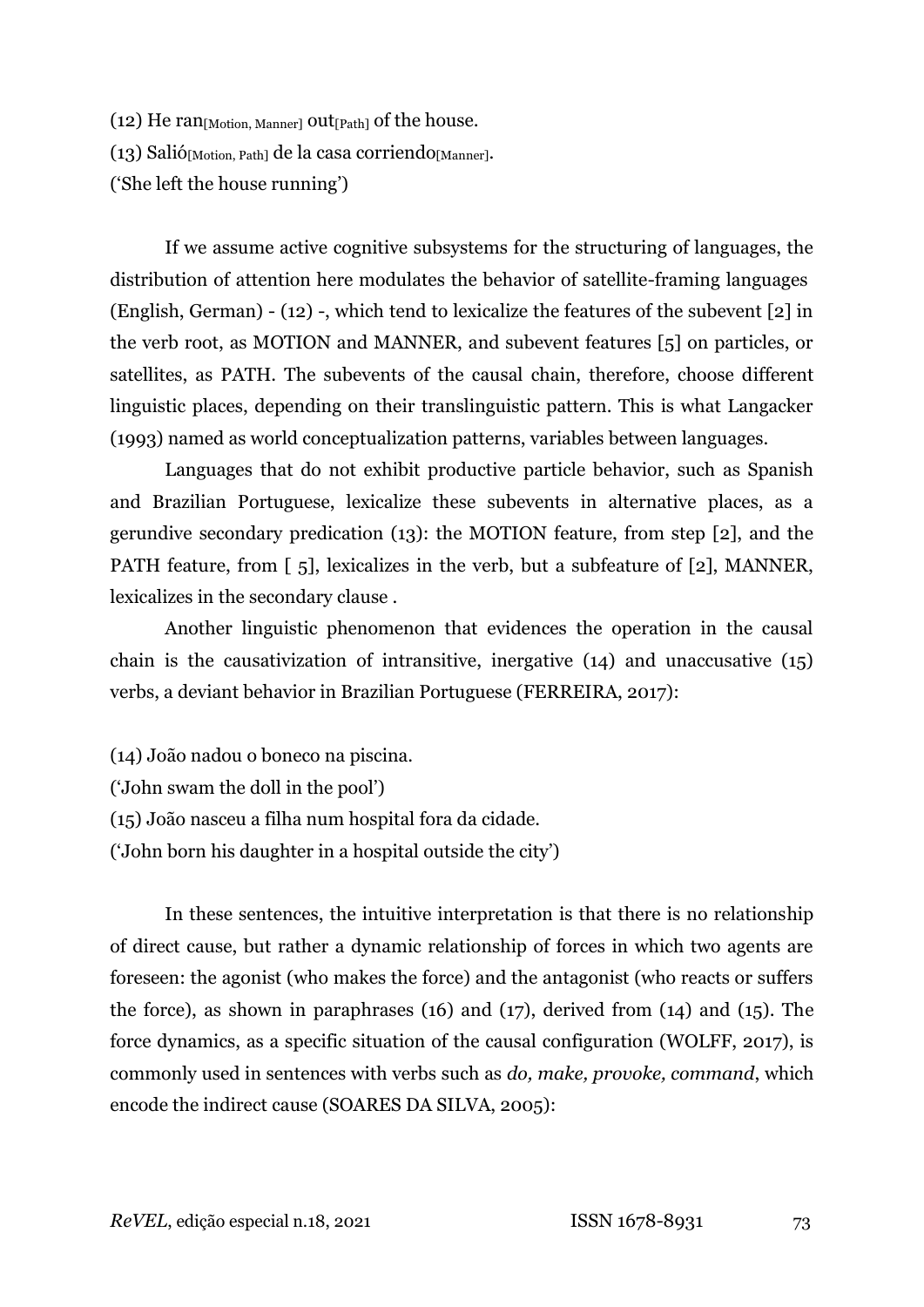(16) João fez o boneco nadar na piscina. ('João made the doll swim in the pool') (17) João fez a filha nascer num hospital fora da cidade. ('João made his daughter be born in a hospital outside the city')

But what is at stake in the causativization of intransitives, from the point of view of cognitive semantics, is a mental structure - *cause* - that selects non-standard lexical items, in certain languages, such as Brazilian Portuguese, to operate on linguistic innovations, or grammatical creativity. *Swim* is conventionally intransitive, an activity, but it can (by philosophical presupposition of language!) lexicalize the entire causal chain to operate polysemically. The same happens with *born*, and with countless data on children in the language acquisition phase, sometimes facilitated by locative expressions (WACHOWICZ, 2019):

(18) Me corre! (B.3;3) ('Run me!') (19) Vou nascer a plantinha no vaso. (M.4;7) ('I'm going to grow the plant in the pot')

A third linguistic phenomenon explained by the mental operation of the causal chain is voice, in which verbal alternations are also located. Shibatani (2006) argues that verbal voices concern "the way event participants are involved in actions, and with the communicative value, or discourse relevance pertaining to event participants from the nature of this involvement." (p. 219). This intuitive notion replaces the attempts at morphological and/or syntactic explanation, usually not very comprehensive among translinguistic accounts, towards conceptual bases rooted in the human cognition of actions. The author brings the structure of actions proposed by Langacker (1990), quite similar to the representation of causal chain by Talmy (2001), which also figures as a mental representation. The structure – absurdly simple – predicts the phases of *origin, development* and *termination*. And the voices would be a consequence of mental operations that attribute greater relevance to one phase than another. Thus, a causative form (20) makes the first phase (of origin) relevant; an inchoative form (21) makes the third phase (of termination) relevant; a middle voice (22), the intermediate phase: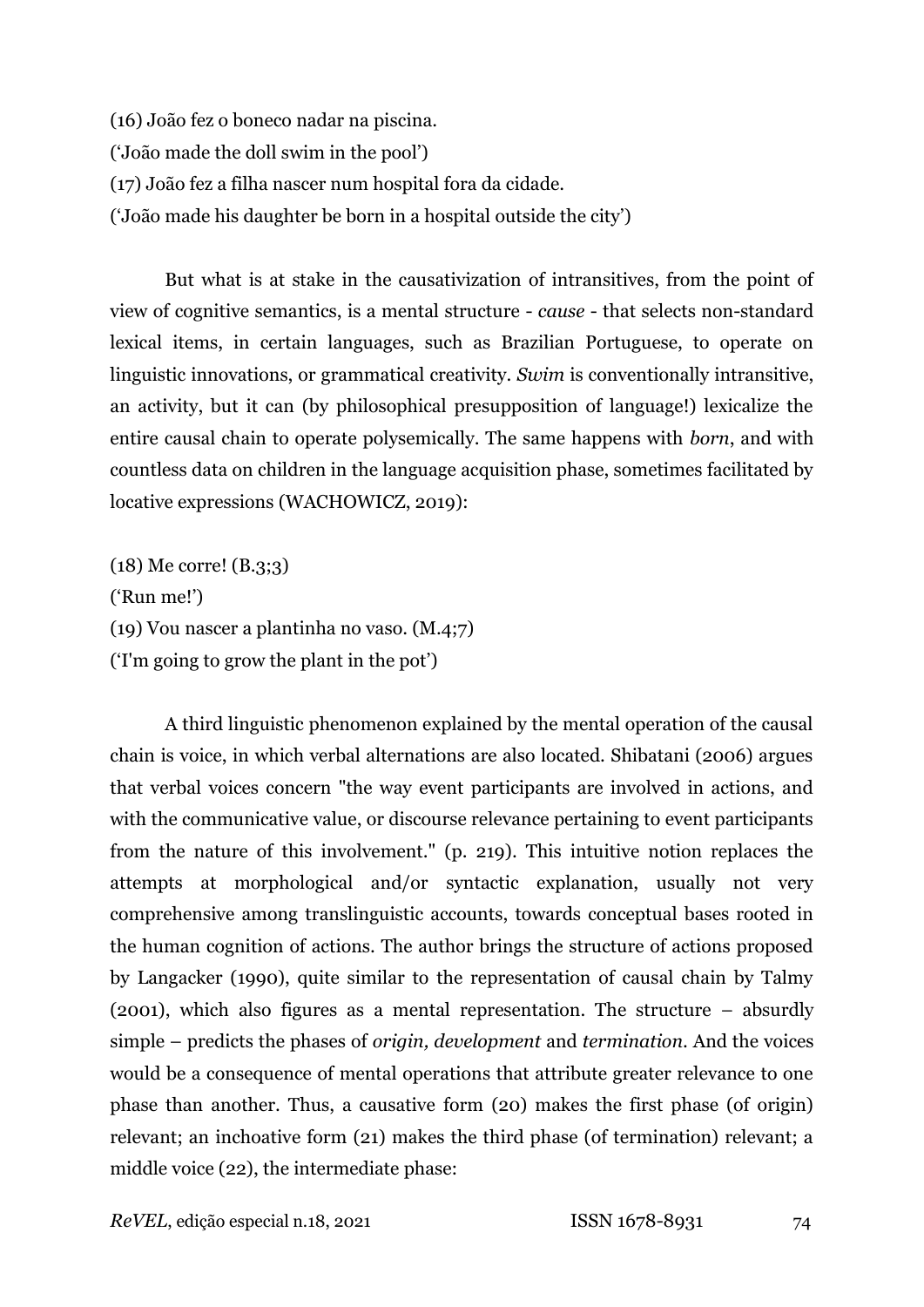(20) John broke the vase.

(21) The vase has broken.

(22) This vase breaks easily.

Logically, the morphosyntactic consequences would be operating differently depending on the language. But what is proposed is a cognitive treatment to explain a universal phenomenon – of verbal voices - which is the result of the conceptual choices that speakers use to verbalize events in the world. Its perceptual and cognitive operations provide the mental apparatus for these choices.

Returning to Nanosyntax, the basic work of Ramchand (2008), by proposing a generic structure of syntactic projections internal to verbal items ([InitP, ProcP, ResultP]), ended up formalizing in the submorphemic structure of the verb the very causal chain of Talmy, or Langacker's structure of actions.

Even the spatial domain defended by Pantcheva (2009), [PathP, SourceP, GoalP, PlaceP], which would be in place of the rhematic complement of the verb, is treated here in cognitive semantics, as it develops in configurations of the space occupied by the BACKGROUND element. An example: the indigenous language Atsugewi, from California/USA, presents a system of verbal suffixes that lexicalize almost 50 geometries and trajectories related to the BACKGROUND. Some examples (TALMY, 2001, v.I, p. 193):

-ićt = into a liquid  $-cis = into a fire$ -mić = down into (or onto) the ground ('down into the ground')

One more evidence of linguistic indetermination of places of the semantic conceptual primitives: the geometries of the background space are encoded in suffixes, in Atsugewi, but preferentially in prepositions, in BP.

The most urgent question here, now, is to rethink the semantic question posed by Ramchand (2014: 06): What components of meaning are in fact relevant to the grammars of languages, those that are part of their skeleton (type A)? Unlike Ramchand (2014), who attributes type A meanings to syntax structure ([InitP, ProcP,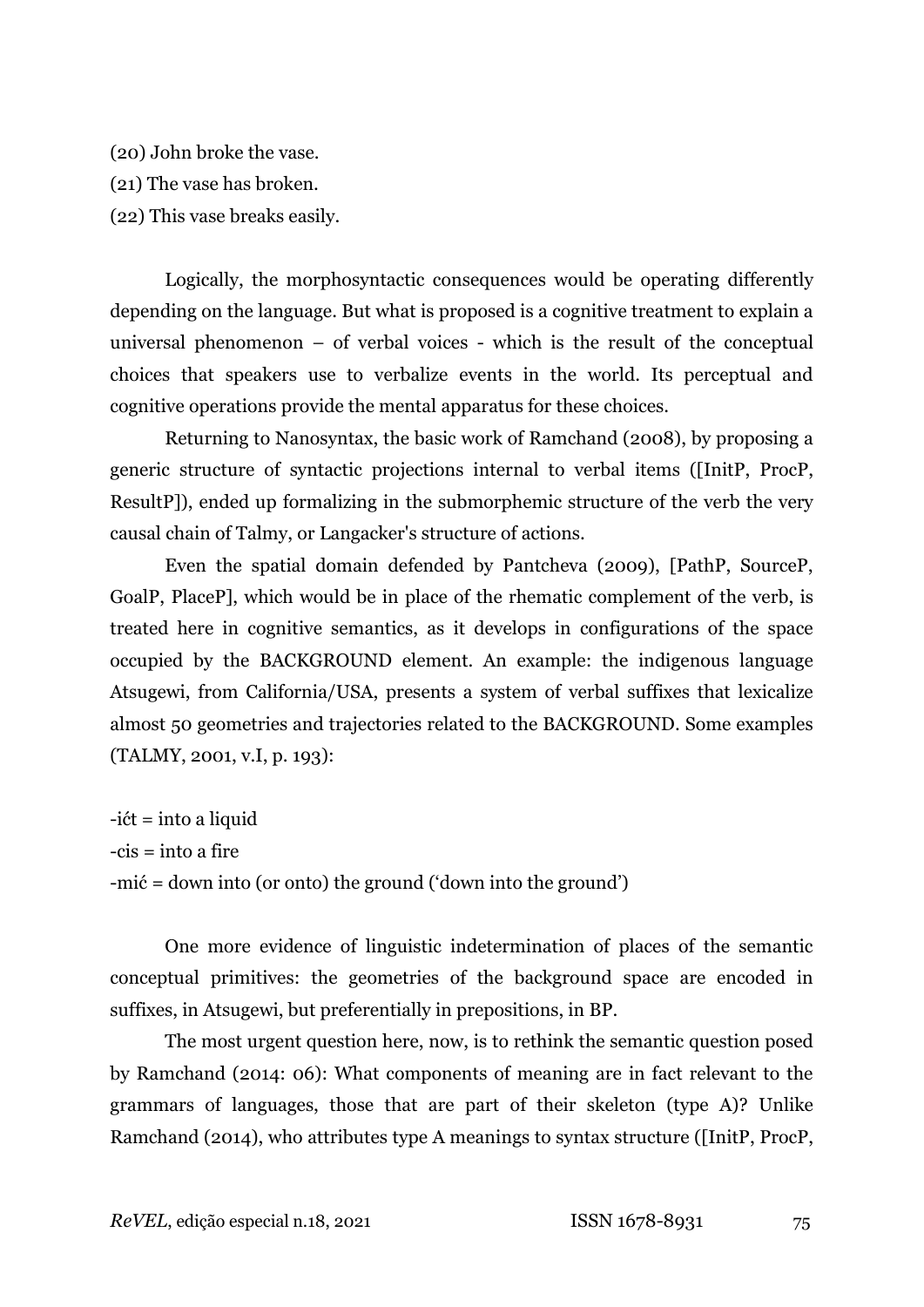ResultP]), and type B meanings to cognition, since they are 'encyclopedic', we bring here the hypothesis that we have cognitive components of both types.

If, concerning light verbs, there is a conservative persistence of the features [InitP, ProcP, ResultP] in their historical grammaticalization process, it is because they are, before syntactic structure, a highly relevant cognitive structure to languages: the causal chain, configuration of the distribution of attention subsystem. Therefore, type A meanings are cognitive; perhaps more relevant than those of type B, arising from subproperties of the central elements in the figure/background, space/time, attention/cause subsystems, which are essential to the structuring of language. Other subproperties, of type B, are considered irrelevant: CONTACT and WAY, COLOR and VOLUME are also semantic information that do not enter the structuring of language, according to Talmy. Are they cognitive features associated with culture, and therefore knowledge of the world, or encyclopedic? We do not have space here in this paper to further discuss this issue. But we had space to cover a theory in cognitive semantics that can strengthen the explanation for lexicalization processes in the verbal and prepositional domain, especially in Ramchand (2008) and Pantcheva (2009).

If the implicitness of cognition runs through many texts in semantics of time, aspect, universals and derivational phases, and also enters as an underlying presence in discussions of Nanosyntax, we believe that there is a way for more coherent justification for its role in languages.

# **CONCLUSION**

This paper aimed to investigate the cognitive assumption present in several studies on (or derivatives of) Nanosyntax. The hypothesis that the first syntactic derivation zone, that of events, is the place where speakers arrange a linguistic structure in response to the way they conceptualize the world, seemed recurrent. Languages are as creative as the possibilities of relations between cognitive subsystems. The structure [InitP, ProcP, ResultP], by Ramchand (2008), and the structure [PathP, SourceP, GoalP, PlaceP], by Pantcheva (2009), which underlie the submorphemic verbal and prepositional arrangements, respectively, come from the cognitive assumption of *cause* and *localism*.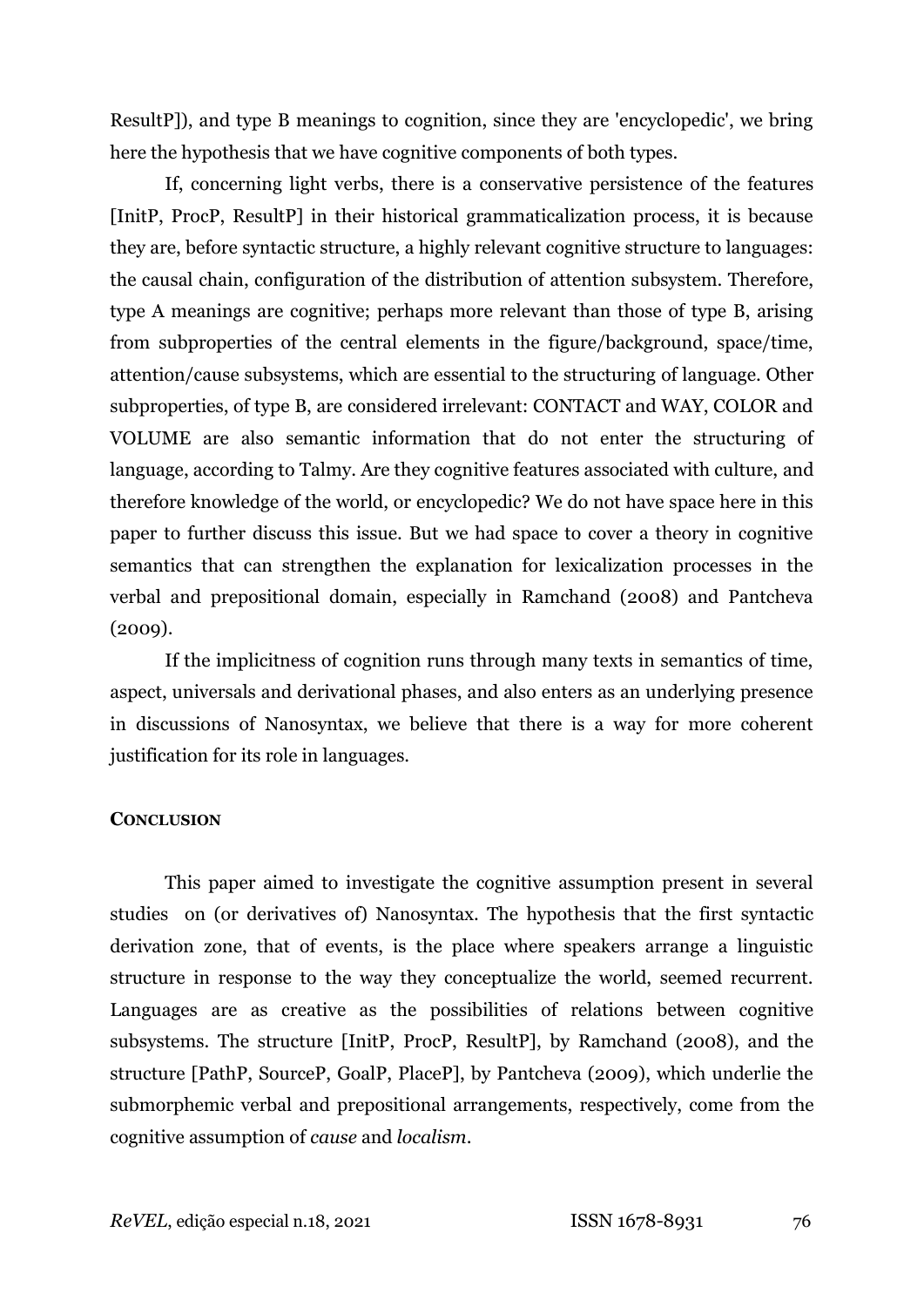However, in addition to the mapping of cognitive treatment in Nanosyntax, some extremely relevant issues were considered here, but they deserve much more in-depth discussion.

The first of these concerns work on linguistic typologies, based on the conceptual or cognitive line of semantics (Talmy, 2001, Levin and Rappaport-Hovav, 2019, Baron & Herslund, 2005). If we go deeper into this investigation, we may find more clues to grammars of languages than with the intuitive notions of 'frames' and/or 'world conceptualization'. In the current state of literature, we already have strong evidence that the feature  $\pm$ COUNT, which is directly related to  $\pm$ TELIC, more than an instrument for categorizing linguistic expressions, is a way of organizing the cognitive subsystem of space/time – which distinguish behaviors among languages.

Another strong concept that remained unresolved: the famous meaning of encyclopedic content. After all, is it a product of the history of cultures, or does it contain traces that spill over into grammar? The term 'encyclopedic' itself seems quite bizarre. It even suggests something at the epistemological level: the set of human knowledge constructed historically. WAY and CONTACT, for example, so relevant in Beth Levin and Malka Rappaport-Hovav research: are they simply encyclopedic features or are they features causing linguistic restrictions in monovalent (*running, walking, swimming*) and polyvalent (*giving, splashing, filling*) verbal categories, respectively? Jackendoff (2011) values these features, especially to break the traditional view of literal meaning (p. 689).

But perhaps the most interesting discussion, given that it is part of the philosophy of language, concerns the hypothesis of linguistic indeterminacy sparsely defended in this work. In the strong empirical tendency of current Linguistics, research on grammar of languages other than English or others on the Europe-US axis has provoked strong investigation into semantic universals. This is what we find in Mathewson (2006), about tenseless languages with very particular modal systems, in Smith (1997, 2012), about aspect universals, and Shibatani (2006), about the phenomenon of voices – verified in all languages. With this epistemological movement, it became clear that the data reveals more than a general rule of syntactic nature. The cognitive argument, in this sense, provides some encouragement, or at least an alternative to generalizations. It is the same argument that can be inferred from studies on Nanosyntax, and that we tried to map in the present paper.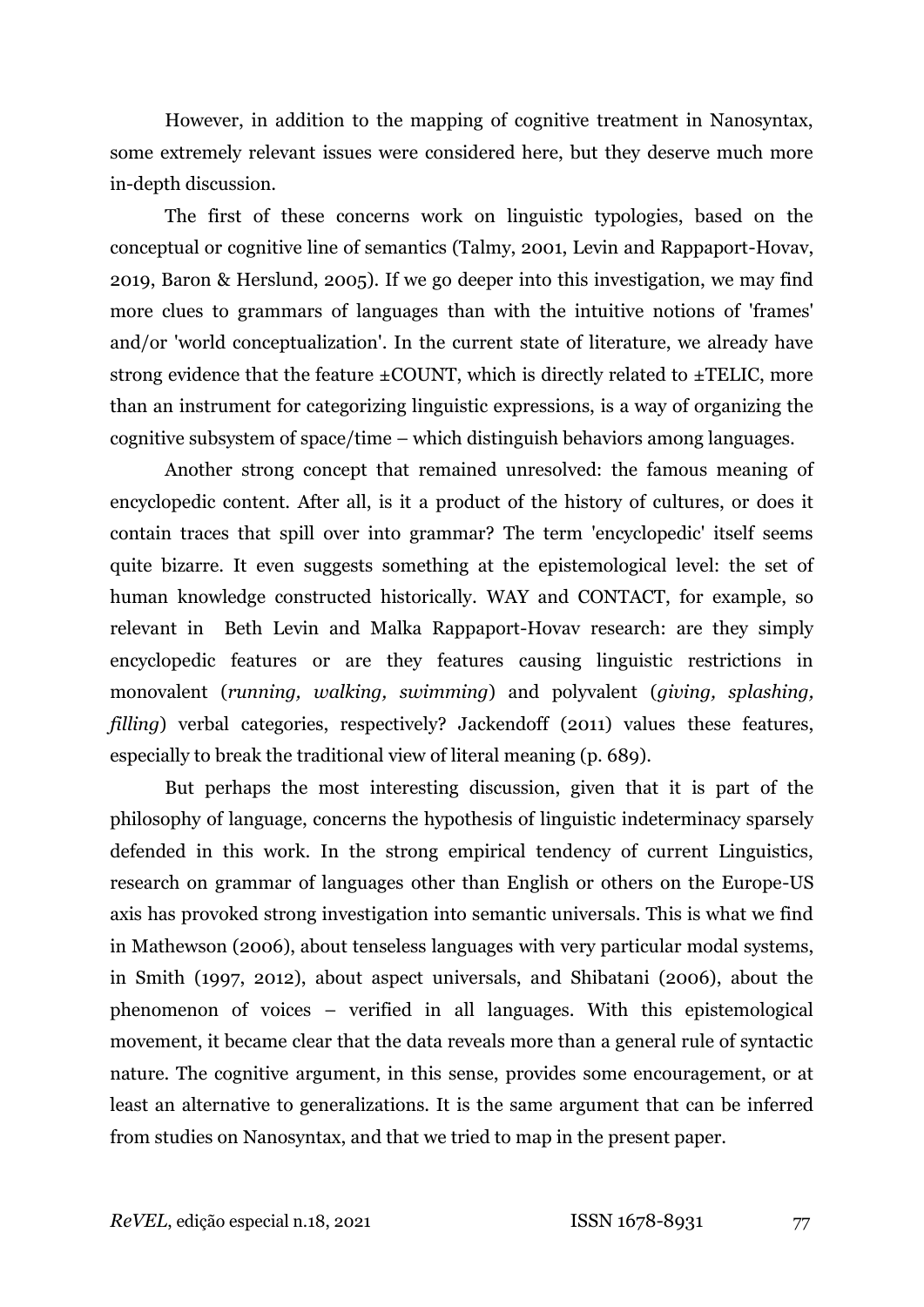## **REFERENCES**

BARON, Irène; HERSLUND, Michael. Langues endocentriques et langues exocentriques – approche typologique du danois, du français et de l'anglais. In: *Langue Française*, 145, v. 1, 2005, p. 35-53.

BATORÉO, Hanna Jakubowicz. Tipologia do espaço e tipologia das línguas na Linguística Cognitiva: proposta de Leonard Talmy. In: Alvaro, P.T.; Ferrari, L. (eds.). *Linguística cognitiva*: pensamento, linguagem e cultura. Campos dos Goytacazes: Brasil Multicultural, v. I, 2017, p. 136-177.

BAUNAZ, Lena; De CLERCQ, Karen; HAEGEMAN, Liliane; LANDER, Eric (eds.). *Exploring Nanosyntax*. Oxford University Press, 2018.

BUNT, Harry. Mass Terms. In: Brown, K. (Ed.). Encyclopaedia of Language and Linguistics, Second Edition. Elsevier, Amsterdam, 2003, p. 5757-5760.

CULIOLI, Antoine. La formalization en linguistic. In: *Cahiers pour l'analyse*, n. 9, 1968, p. 106-117.

DOETJES, Jenny. Count/mass distinctions across languages. In: Maienborn, Claudia; von Heusinger, Klaus ; Portner Paul (Eds.) Semantics: An International Handbook of Natural Language Meaning, Volume 3, 2011, p. 2559-2581.

DOWTY, David. Thematic proto-roles and argument selection, In: Language, 67, no. 3, p. 547- 619, 1991. DOWTY,

\_\_\_\_\_\_. Word meaning and montague grammar. Dordrecht: Reidel, 1979.

FERREIRA, Thayse Letícia. *O processo de causativização de inergativos e inacusativos do português brasileiro: por uma abordagem nanossintática*. Dissertação. 173 p. Mestrado em Linguística, UFSCar, 2017.

FILLMORE, Charles J. 1968. The case for case. In: E. Bach & R. T. Harms (eds.). Universals of Linguistic Theory. New York: Holt, Rinehart & Winston, 1–88.

FRANCHI, Carlos. Linguagem - atividade constitutiva. In: Franchi, E; Fiorin, J.L. (Orgs.). Linguagem, atividade constitutiva – teoria e poesia. São Paulo: Parábola, 2011[1976]. p. 33-74.

GRUBER, Jeffrey S. *Studies in lexical relations*. PhD, MIT, 1965, 310p.

JACKENDOFF, Ray. Conceptual semantics. In: Maienborn, Claudia; von Heusinger, Klaus ; Portner Paul (Eds.) *Semantics*: An International Handbook of Natural Language Meaning, Volume 1, p. 688-709, 2011.

\_\_\_\_\_\_. *Meaning and the lexicon*: the parallel architecture 1997-2010. Oxford University Press, 2010.

\_\_\_\_\_\_. *Semantics and cognition*. Cambridge, MA: MIT Press, 1990.

KLEIN, Wolfgan. *Time in language*. London: Routledge, 1994.

*ReVEL*, edição especial n.18, 2021 ISSN 1678-8931 78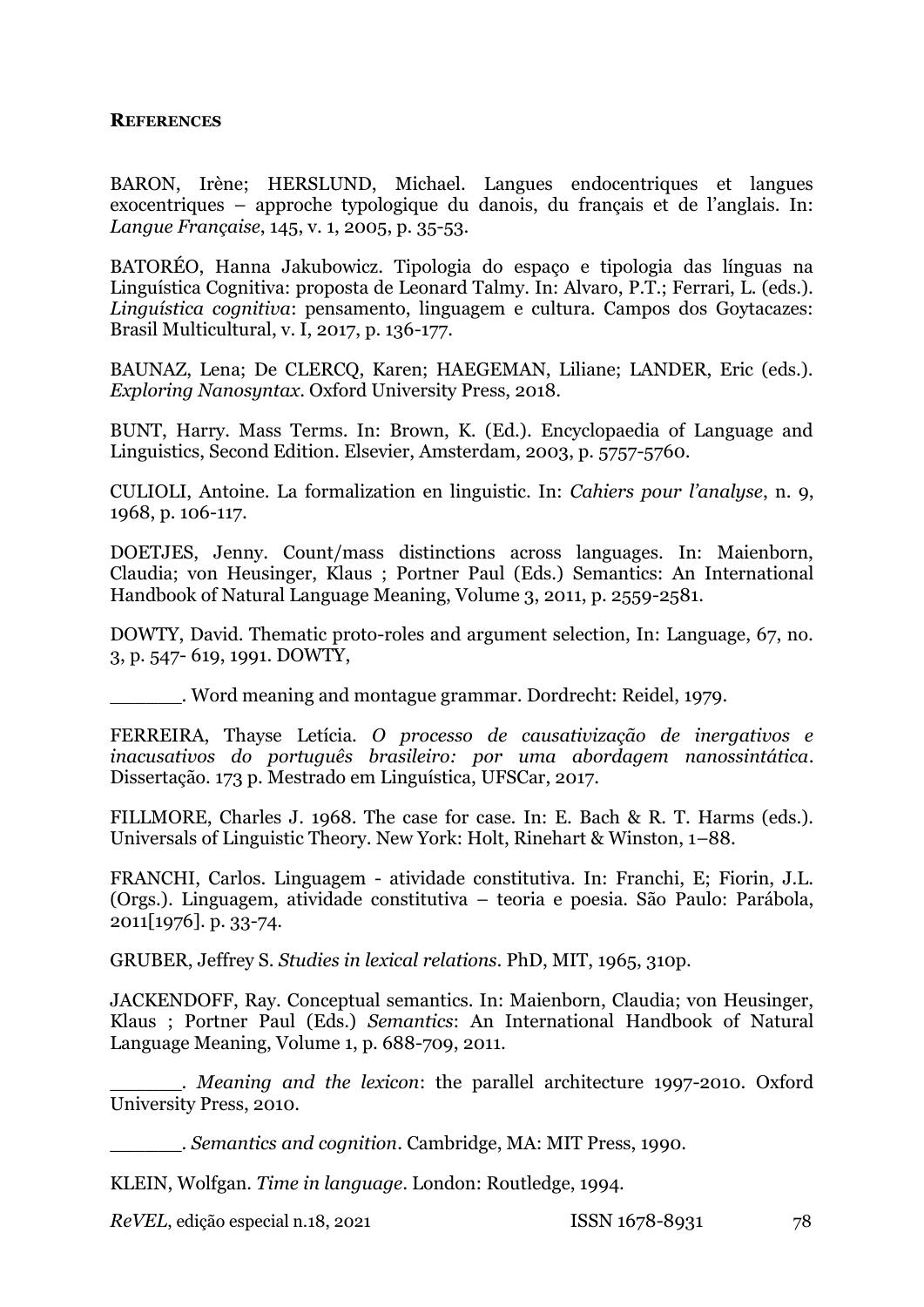KRIFKA, Manfred. Varieties of semantic evidence. In: Maienborn, Claudia; von Heusinger, Klaus ; Portner Paul (Eds.) *Semantics*: An International Handbook of Natural Language Meaning, Volume 3, p. 242-268, 2012.

\_\_\_\_\_\_ . Thematic relations as links between nominal reference and temporal constitution. In SAG, I. A.; SZABOLCSI, A. (Ed.). *Lexical matters*. Stanford: CSLI lecture notes, n. 24, p. 29-53, 1992.

LANGACKER, Ronald W. Cognitive grammar: a basic introduction. Oxford University press, 2008

\_\_\_\_\_\_ . Universals of construal. In: *The annual Proceedings of the Berkeley Linguistic Society*: General session and parasession on semantic typology and semantic universals, 1993, p. 447-463.

LEVIN, Beth; Rappaport-Hovav, Malka. Lexicalization patterns. In: Trusswell, R (ed.). The Oxford Handbook of event structure. Oxford University Press, 2019, p. 395-425.

\_\_\_\_\_\_. Argument Realization. Cambridge: Cambridge University Press, 2005.

LIEBER, Rochelle. *Morphology and lexical semantics*. Cambridge University Press, 2004.

MAIENBORN, Claudia; VON HEUSINGER, Klaus ; PORTNER Paul (Eds.) *Semantics*: An International Handbook of Natural Language Meaning, 2011-2012.

MATHEWSON, Lisa. [Temporal semantics in a superficially tenseless](https://link.springer.com/article/10.1007%252Fs10988-006-9010-6)  [language.](https://link.springer.com/article/10.1007%252Fs10988-006-9010-6) In:*Linguistics and Philosophy*, 29, 2006, p. 673–713

PANTCHEVA, Marina Blagoeva. Directional expressions cross-linguistically: nanosyntax and lexicalization. In: *Nordlyd* 36, 1 special issue on Nanosyntax. Svenonious, P; Ramchand, G. Starke, M.; Taraldsen, K.T. (Eds.), 2009, p. 7-39.

RAMCHAND, Gillian Catriona. *Situations and syntactic structures* – rethinking auxiliaries and order in English. The MIT Press: Cambridge, Massachusetts; London, England, 2017.

. On structural meaning vs. Conceptual meaning in verb semantics. *Linguistics Analysis*, n. 39, v. 1-2, 2014, p. 207-243.

\_\_\_\_\_\_\_. *Verb meaning and the lexicon*. Cambridge, 2008.

RAMCHAND, Gillian Catriona; SVENONIOUS Peter. Deriving the functional hierarchy. GLOW 36, Lund University April 4, 2013, p. 1-23.

REICHENBACH, Hans. *Elements of symbolic logic*. New York: Macmillan, 1947.

SAEED, John I. Semantics. 2ª edition. Blackwell Publishing, 2003[1997].

SHIBATANI, Masayoshi. On the conceptual framework for voice phenomena. In: Linguistics, 44, v.2, 2006, p. 217–269